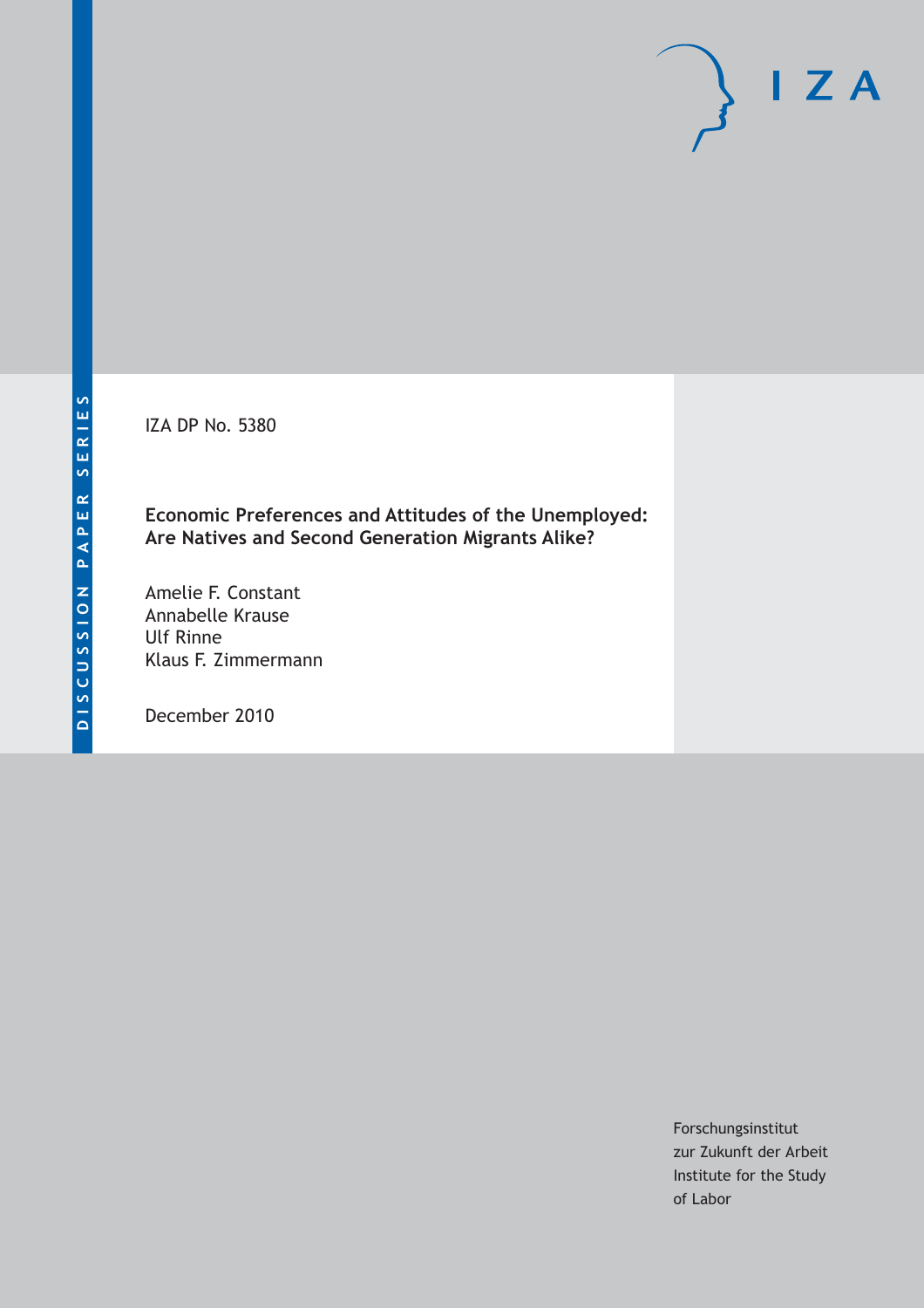# **Economic Preferences and Attitudes of the Unemployed: Are Natives and Second Generation Migrants Alike?**

### **Amelie F. Constant**

*DIW DC, IZA and George Washington University* 

### **Annabelle Krause**

*IZA* 

#### **Ulf Rinne**  *IZA*

# **Klaus F. Zimmermann**

*IZA, DIW Berlin and University of Bonn* 

Discussion Paper No. 5380 December 2010

IZA

P.O. Box 7240 53072 Bonn Germany

Phone: +49-228-3894-0 Fax: +49-228-3894-180 E-mail: iza@iza.org

Any opinions expressed here are those of the author(s) and not those of IZA. Research published in this series may include views on policy, but the institute itself takes no institutional policy positions.

The Institute for the Study of Labor (IZA) in Bonn is a local and virtual international research center and a place of communication between science, politics and business. IZA is an independent nonprofit organization supported by Deutsche Post Foundation. The center is associated with the University of Bonn and offers a stimulating research environment through its international network, workshops and conferences, data service, project support, research visits and doctoral program. IZA engages in (i) original and internationally competitive research in all fields of labor economics, (ii) development of policy concepts, and (iii) dissemination of research results and concepts to the interested public.

IZA Discussion Papers often represent preliminary work and are circulated to encourage discussion. Citation of such a paper should account for its provisional character. A revised version may be available directly from the author.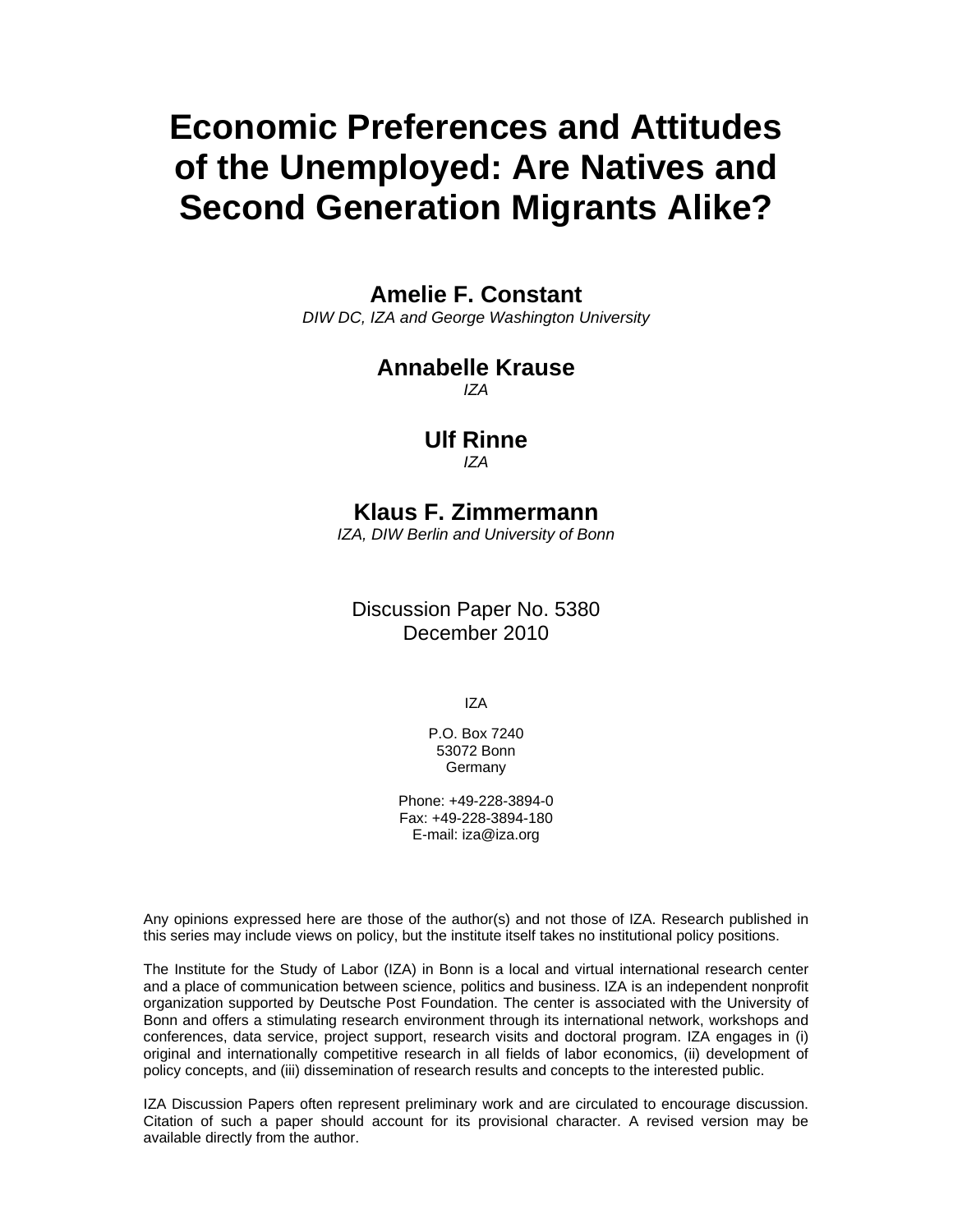IZA Discussion Paper No. 5380 December 2010

# **ABSTRACT**

## **Economic Preferences and Attitudes of the Unemployed: Are Natives and Second Generation Migrants Alike?\***

In this paper we study the economic effects of risk attitudes, time preferences, trust and reciprocity while we compare natives and second generation migrants. We analyze an inflow sample into unemployment in Germany, and find differences between the two groups mainly in terms of risk attitudes and positive reciprocity. Second generation migrants have a significantly higher willingness to take risks and they are less likely to have a low amount of positive reciprocity when compared to natives. We also find that these differences matter in terms of economic outcomes, and more specifically in terms of the employment probability about two months after unemployment entry. We observe a significantly lower employment probability for individuals with a high willingness to take risks. Some evidence suggests that this result is channeled through reservation wages and search intensity.

JEL Classification: F22, J15, J61, J64

Keywords: unemployment, migration, personality traits, risk attitudes, time preferences, trust, reciprocity

Corresponding author:

-

Klaus F. Zimmermann IZA P.O. Box 7240 D-53072 Bonn E-mail: zimmermann@iza.org

<sup>\*</sup> Financial support from the German Research Foundation (Deutsche Forschungsgemeinschaft, DFG) for the project on "Ethnic Diversity and Labor Market Success" in the DFG-Priority Program "Flexibility in Heterogeneous Labor Markets" (Flexibilisierungspotenziale bei heterogenen Arbeitsmärkten) is gratefully acknowledged. The IAB (Nuremberg) kindly gave us permission to use the administrative data employed in this study in the context of the *IZA Evaluation Dataset* (Caliendo et al., 2010). We would like to thank Marco Caliendo, Corrado Giulietti, Bas ter Weel and two anonymous referees for helpful comments and Daniela Geppert for excellent research assistance. All remaining errors are our own.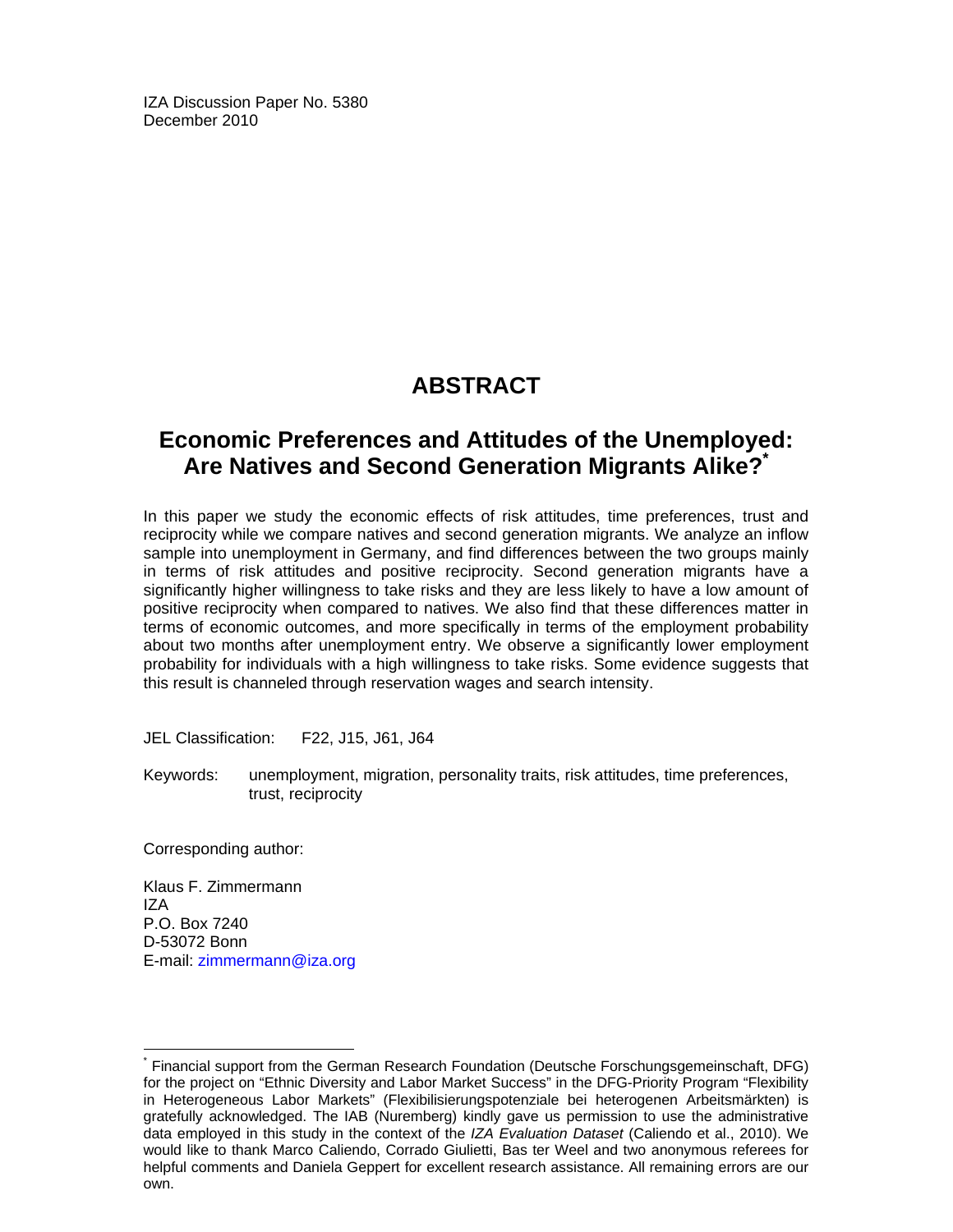# **1 Introduction**

The intensity of the long-standing discussion about migrants' integration into society, and in particular into the labor market, has noticeably increased. Based on the observation that migrants experience higher unemployment rates, lower employment rates and lower earnings when compared to natives in many countries (see e.g. Kahanec and Zaiceva, 2009), the debate centers around the question how those native-migrant gaps in economic outcomes can be explained and reduced.

The group of second generation migrants becomes more and more of a concern. Over the course of the past century, many countries have accumulated sizeable stocks of migrants and their descendants. Although one would expect differences in economic outcomes between migrants and natives to decrease from one migrant generation to the next, this is generally not the case (see Algan et al., 2010, for evidence on France, Germany and the UK). The persistence of native-migrant gaps in economic outcomes is puzzling—in spite of the potential explanations discussed in the literature<sup>1</sup>—and it is a serious concern. Successfully addressing this issue represents one of the major challenges many economies are currently facing. Germany, for instance, will sooner rather than later be faced with the consequences of demographic change. Shortages of skilled workers are already reported by an increasing number of industries. Therefore, qualifying and integrating migrants in general and the second generation migrants in particular becomes even more important.

In this paper we focus on entrants into unemployment in Germany and compare natives and second generation migrants in terms of their labor market reintegration. We follow this approach for two main reasons. The first reason is that, over time, employment biographies have become more unstable and more fragmented, while the German labor market has become more flexible (Eichhorst et al., 2010). Job search, whether successful or not, is of critical importance. Short periods of unemployment incurred while transitioning from one job to the next are nowadays more the rule than the exception. Research on unemployment duration and frictions in the labor market has become even more pertinent in light of the recent economic crisis. Second, Germany represents a prime example of a country with a sizeable stock of second generation migrants and persistent gaps in economic outcomes between natives and second generation migrants. In 2007, almost 19 percent of the German population (or 15.4 million individuals) had a migration background (Rühl, 2009). Among them, about one third were born in Germany, and are thus second generation migrants. Today's second generation migrants are mostly the offspring

<sup>&</sup>lt;sup>1</sup>Potential explanations are e.g. based on ethnic or institutional discrimination (Kaas and Manger, 2010; Kogan, 2007), on differences in ethnic or human capital (Kalter and Granato, 2007), and on concepts of ethnic identity (Heath et al., 2008; Blackaby et al., 2005; Constant and Zimmermann, 2009).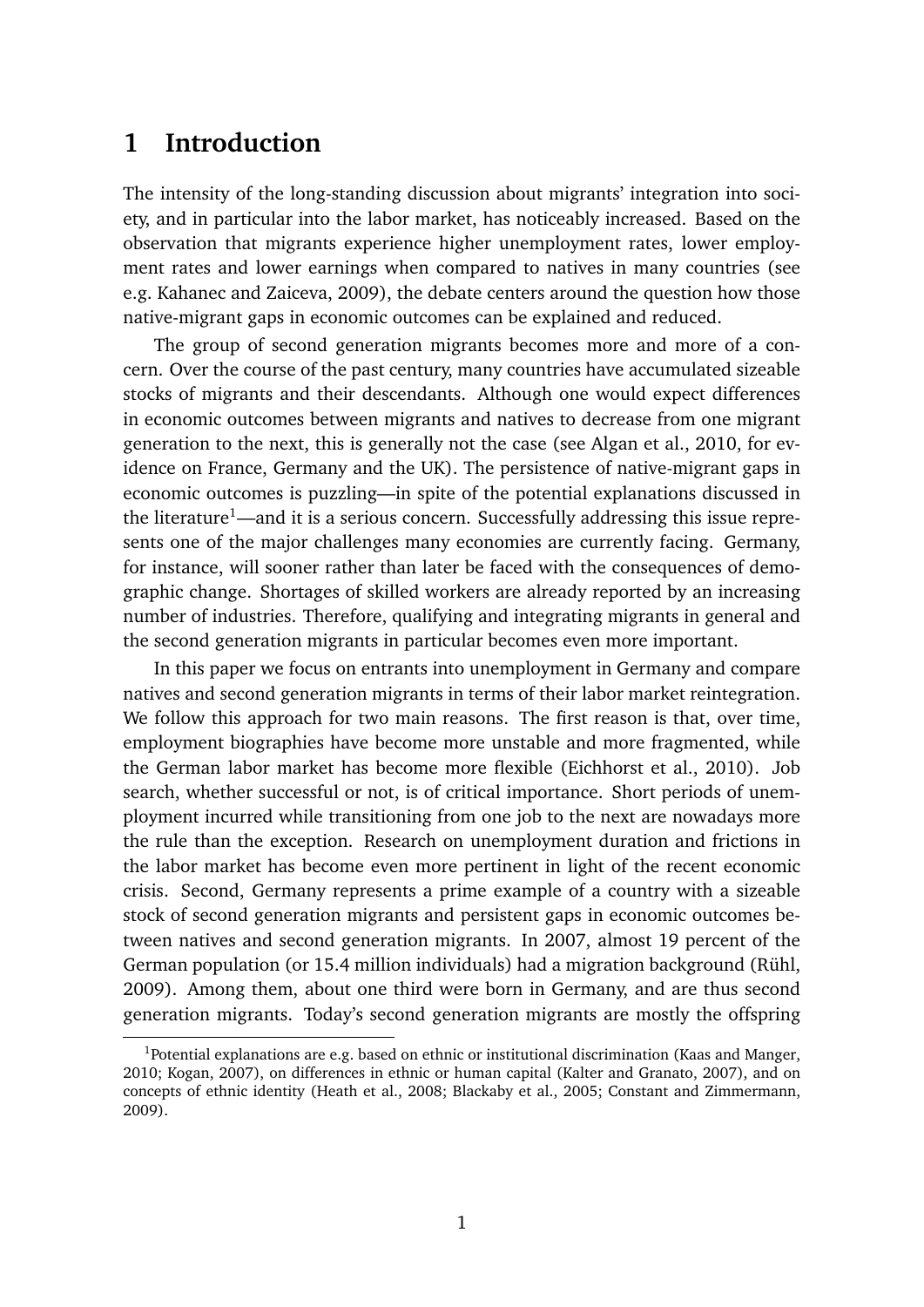of the so-called guest workers.<sup>2</sup> In light of its post-war economic boom, Germany's migration policy had focused on the recruitment of low-skilled foreign labor, mainly from Southern Europe, the guest workers. By 1973, however, and with the economic crisis, the influx of guest workers from Southern Europe had ceased. The persistent and substantial gaps between natives and the first or the second generation migrants in Germany are manifested in a number of economic outcomes, such as unemployment rates. Since the early 1970s, the unemployment rates of natives and migrants have been drifting apart. In 2008, the average unemployment rate of migrants was more than twice as high as that of natives (18.1 percent vs. 8.0 percent, Statistik der Bundesagentur für Arbeit, 2009). This is partially due to differences in job search behavior. For instance, Uhlendorff and Zimmermann (2006) show that unemployed migrants find less stable positions than natives with the same observable and unobservable characteristics. Moreover, migrants need more time to find jobs. Constant et al. (2009) also analyze the labor market reintegration of migrants in Germany in comparison to natives. They find that "separated" migrants need more time to find employment.<sup>3</sup> This finding seems to be related to the migrants' exerted search effort and to their reservation wage levels.

We analyze the economic preferences and attitudes of unemployed second generation migrants in Germany, and we compare them with unemployed native Germans with regard to risk attitudes, time preferences, trust and reciprocity. These are traits that lately have garnered the attention of economists. The recent economic literature highlights the importance of "non-cognitive" skills (see Heckman and Rubinstein, 2001, for an early contribution on this topic and Borghans et al., 2008, for a recent overview). More importantly, non-cognitive skills can influence economic outcomes above and beyond factors such as human capital or household composition. However, while the latter determinants are frequently analyzed and relatively robust findings have been established, research on preferences and attitudes—and more generally on personality traits—and their influence on economic outcomes has started only recently. Further research is needed in this area: for instance, if there are non-cognitive differences between natives and second generation migrants who become unemployed, one can (and should) take such differences into account—e.g. when designing active and passive labor market policies. A better understanding of these factors can certainly help improve the labor market integration of second generation migrants. Recent contributions that explore the link between personality traits, unemployment and job search include e.g. Caliendo et al. (2010) and McGee (2010), who investigate the influence of locus of control, as well as Uysal and Pohlmeier (2010), who analyze the role of the "Big Five" taxonomy to classify personality traits.

<sup>&</sup>lt;sup>2</sup>Other large groups of migrants in Germany are ethnic Germans from Eastern Europe, recent immigrants from the EU and accession countries, and humanitarian migrants.

<sup>&</sup>lt;sup>3</sup>Separated migrants have a strong ethnic identity of the home country and a weak ethnic attachment to the host country.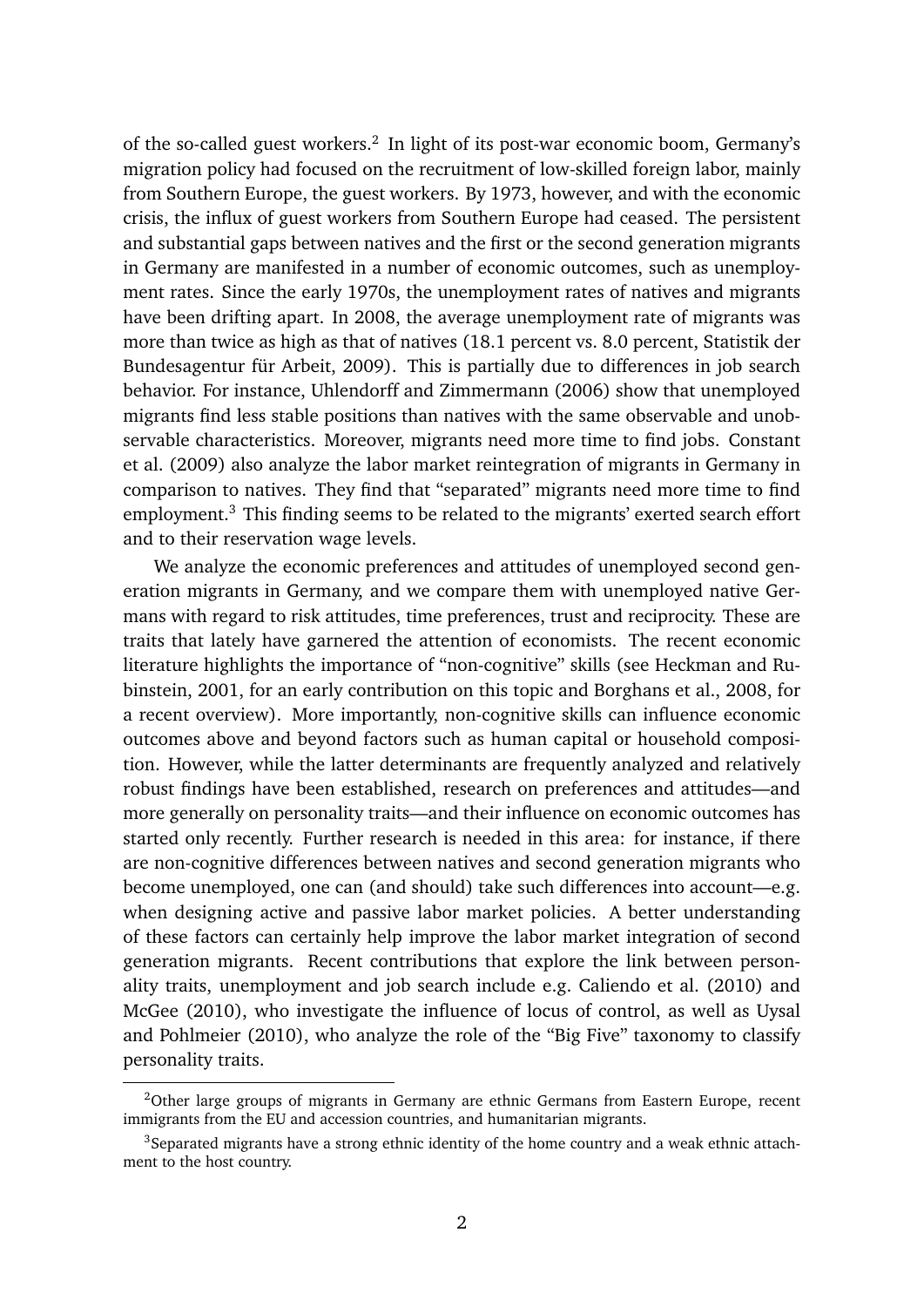Our research question is whether and how unemployed second generation migrants differ from unemployed natives in terms of economic preferences and attitudes. If such differences exist, they may explain at least part of the persistent native-migrant gap in economic outcomes. We base our analysis on rich survey data of an inflow sample into unemployment from the *IZA Evaluation Dataset* (Caliendo et al., 2010). We show that there are indeed differences between the two groups with respect to these characteristics. Moreover, non-cognitive differences appear to matter in terms of job search and labor market reintegration. Specifically, we first find that unemployed second generation migrants have a significantly higher willingness to take risks and that they are less likely to have a low amount of positive reciprocity when compared to natives. Second, we also find a significantly lower employment probability two months after unemployment entry for individuals with a high willingness to take risks. However, the significantly lower employment probability of second generation migrants remains rather stable across specifications.

Our contribution to the literature is that we provide novel and direct evidence on the relationship between economic preferences, attitudes and labor market reintegration of natives and second generation migrants. In this paper we only consider early exits from unemployment. These exits are very important because they prevent individuals from becoming long-term unemployed. It is widely accepted that longer spells of unemployment invoke a number of undesired consequences such as depreciation of skills, qualifications and capabilities (see e.g. Edin and Gustavsson, 2008), and a number of dire ramifications such as a thin labor market with fewer available jobs which, in turn, perpetuates a downward spiral of continuing unemployment (Pissarides, 1992), as well as stigmatization and unhappiness.

This paper is organized as follows. Section 2 discusses the literature on the relationship between preferences, attitudes and economic outcomes. After a description of our data and the sample in Section 3, empirical evidence on economic preferences and attitudes of unemployed second generation migrants in comparison to natives is presented in Section 4. Section 5 analyzes the relationship between non-cognitive characteristics and labor market reintegration. Finally, Section 6 concludes.

# **2 Preferences, Attitudes and Economic Outcomes**

In this paper we compare unemployed natives and unemployed second generation migrants with respect to four non-cognitive traits, namely *a*) risk attitudes, *b*) time preferences, *c*) trust and *d*) reciprocity. We thus study the role of these four traits in determining economic outcomes in the labor market, especially in the job search process. We also discuss potential differences in the distribution of these characteristics between natives and migrants (and second generation migrants, if applicable) and briefly review the existing empirical evidence.

In this section, we concentrate on supply side effects in the job search process.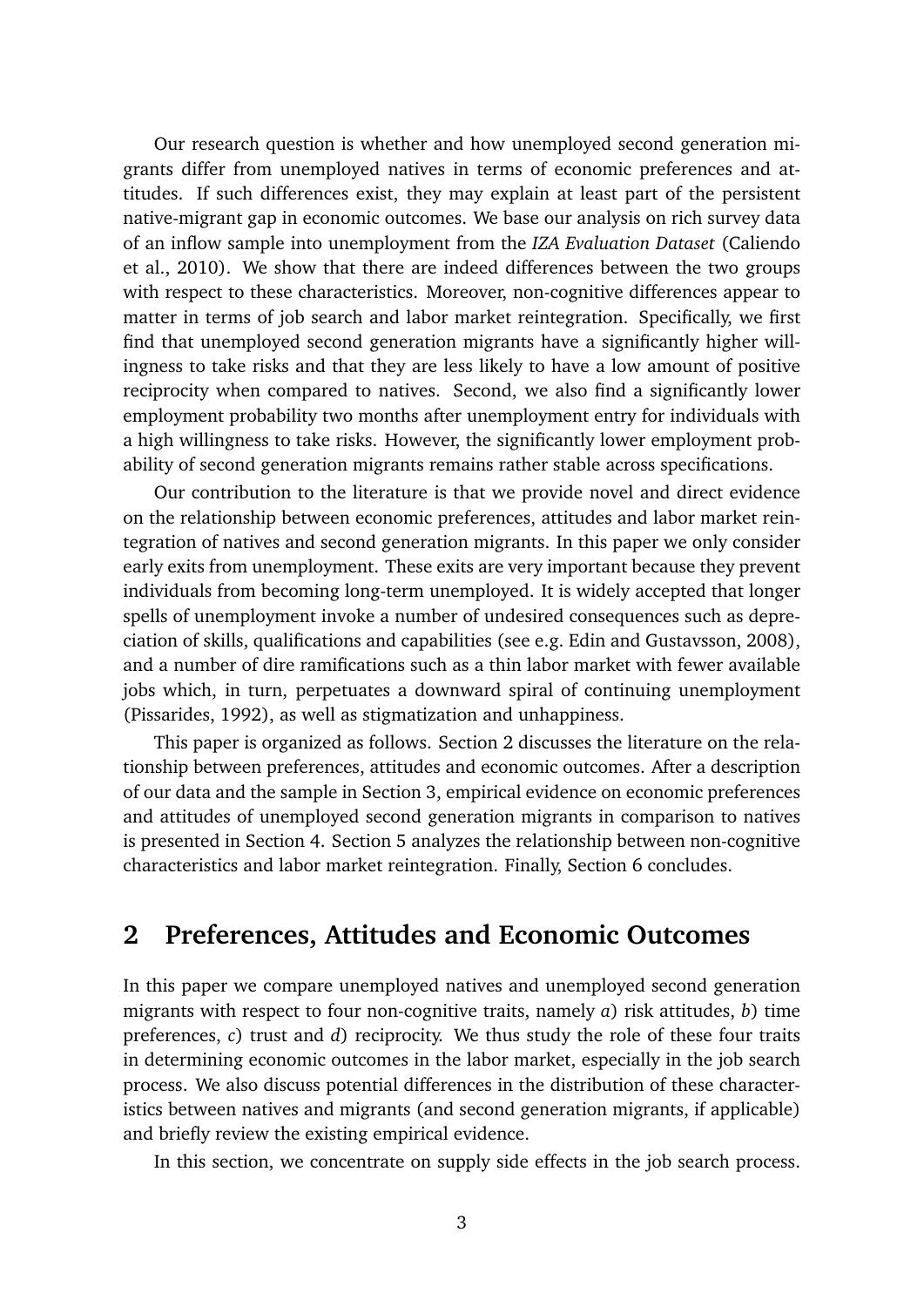This does not imply that we rule out any demand side effects that could very well be simultaneously present. For instance, if employers prefer employees with certain inclinations and attitudes, this would affect the job offer arrival rate or the wage offer distribution. The presence of such effects would, further, also be reflected in the job seekers' search intensity and reservation wages.

#### **2.1 Risk Attitudes**

Almost every economic decision involves risk. Acting in an environment of uncertainty, the willingness to take risks influences the decisions which are taken as well as the resulting economic outcomes. Examples include investment decisions (stocks, home ownership) or decisions about educational attainment.

Job search is also a risky activity. In the standard model of job search (McCall, 1970; Mortensen, 1970), a job seeker decides at a given point in time about whether to accept a job offer. He or she thus faces a trade-off between the current wage that is offered and the expected future gains of continued search. While this decision is made under uncertainty, the standard model assumes risk neutral individuals. If this assumption is relaxed (see e.g. Pissarides, 1974), it can be shown that more risk averse individuals will terminate the job search at an earlier stage because they are less selective and will thus spend less time in unemployment—at the cost of a lower expected wage conditional on employment. The more risk averse a given job seeker is, the less value he or she attaches to expected, yet uncertain, future gains of search. Consequently, a higher risk aversion leads to a lower reservation wage. Empirical evidence on the latter relationship can be found in Pannenberg (2010), who shows that risk aversion and reservation wages are negatively correlated.

Migration is a risky activity, too. The prior is that individuals who are relatively more willing to take risks are more likely to migrate. A recent study on intra-German mobility (Jaeger et al., 2010) seems to concur. However, there is no clear-cut theoretical predictions with respect to risk attitudes of international migrants. On the one hand, standard migration models predict a lower risk aversion for migrants compared to the native population (Heitmueller, 2005). On the other hand, in as far as risk aversion is correlated with cognitive ability, $4$  self-selection models of migration (Borjas, 1987; Chiswick, 1978) predict a differentiated distribution of risk aversion among migrants: high-skilled migrants are more willing to take risks, while lowskilled migrants are more risk averse than natives. Depending on the distribution of the cognitive abilities of migrants and of their risk attitudes in both the host and home country, the average migrant may be more or less willing to take risks. Finally, the distribution of risk attitudes in the host and home country may be fundamentally different, e.g. because of cultural differences.

<sup>4</sup>Dohmen et al. (2010) find that risk aversion systematically varies with cognitive ability. Individuals with higher cognitive ability are significantly more willing to take risks.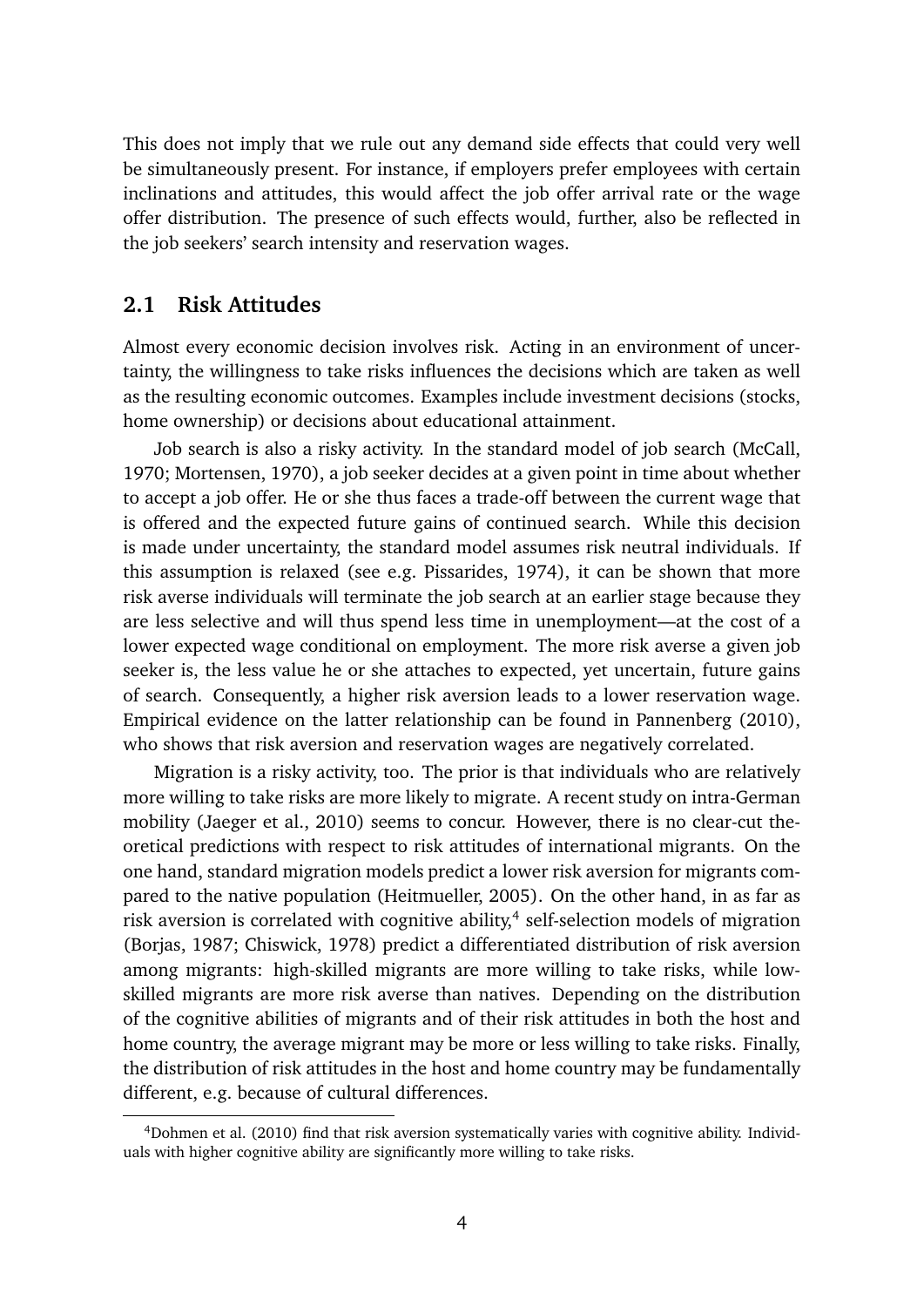It is therefore an empirical question whether, and to what extent, the risk attitudes of migrants and natives differ. Bonin et al. (2009) use a representative sample of the population in Germany and show that first generation migrants are more risk averse than native Germans. The authors provide a few possible explanations of this finding. First, the migration decision of guest workers involved a rather low amount of risk, since they were given a job immediately upon arrival in Germany. Second, migrants with a higher willingness to take risks might have already returned to their country of origin, or may have migrated to other countries. Third, migrants in Germany might in general be rather low-skilled and thus relatively more risk averse than the average migrant in other destination countries. However, Bonin et al. (2009) also find that the difference between natives and migrants disappears in the second generation migrants. In another study, Bonin et al. (2006) find that when German migrants adapt to the attitudes, culture and behavior of native Germans the immigrant-native gap in risk proclivity closes, but when migrants remain committed to their home country's culture the gap is preserved. As risk attitudes are behaviorally relevant, and vary by ethnic origin, these results could explain differences in the economic assimilation of immigrants.

#### **2.2 Time Preferences**

Economic decisions are frequently characterized by immediate costs and delayed benefits. An example is saving for retirement. Whenever such a scenario arises, time preferences are relevant. The degree to which people discount the future obviously matters. In this context, a growing literature has challenged the conventional view; hyperbolic discounting turns out to be an important empirical phenomenon. In this framework, agents are allowed to discount time-inconsistently (see e.g. Laibson, 1997). Such behavior also seems to matter for fertility decisions (Wrede, 2010).

Time preferences are a critical factor in the job search process. Searching for a job is an unpleasant activity, where costs arise immediately, and benefits materialize only in the future. However, the effect of impatience on exit rates from unemployment is theoretically unclear: more impatient job seekers search less intensively, but they also set lower reservation wages (DellaVigna and Paserman, 2005). It is thus an empirical question which of the two opposing effects dominates. DellaVigna and Paserman (2005) and Paserman (2008) both support the model of hyperbolic time preferences. Hyperbolic job seekers are particularly sensitive to the direct cost of searching and devote (too) little search effort. The latter study, however, detects heterogeneity in this regard for US job seekers; whereas the degree of hyperbolic discounting for low and medium wage workers is substantial, high wage workers exhibit only a moderate degree of short-run impatience.

The decision to migrate also entails short-run costs and long-run benefits, and therefore time preferences matter in this regard. The typical expectation is that more patient individuals are more likely to migrate, other things equal—at least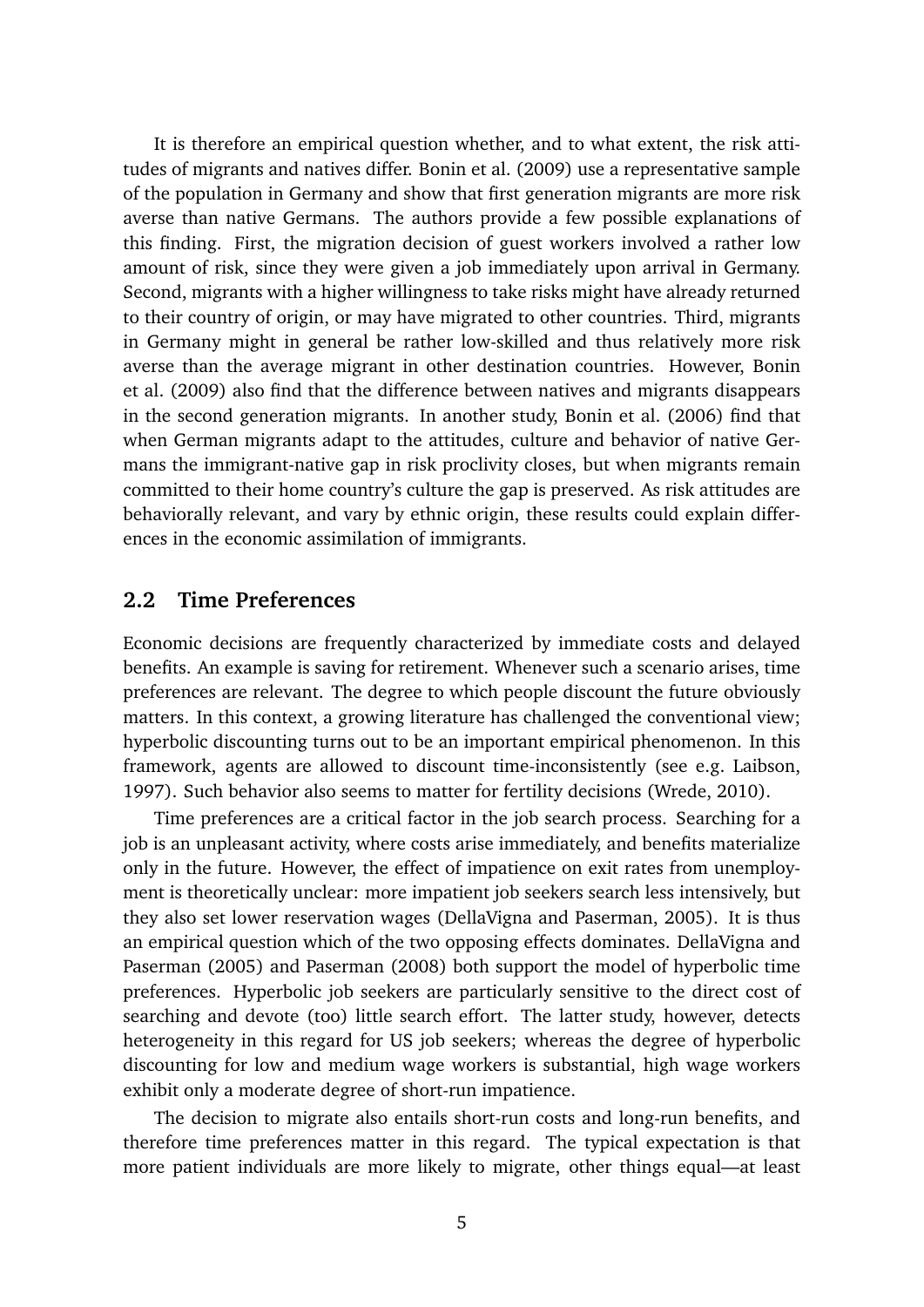from the source country's perspective. From the destination country's perspective, similar arguments hold as in the case of migration and risk attitudes. For instance, if time preferences are correlated with cognitive abilities,<sup>5</sup> self-selection models of migration predict a differentiated distribution of time preferences among migrants. Moreover, the distribution of time preferences could potentially be very different in the source and destination country.

Gibson and McKenzie (2009) examine the source country's perspective, and more precisely three Pacific countries (Tonga, Papua New Guinea and New Zealand). They show that a high-skilled individual's decision to migrate is strongly associated with the degree of patience. More patient individuals are significantly more likely to migrate.<sup>6</sup>

#### **2.3 Trust**

Interactions among humans usually involve, and are based on, trust. From an individual's perspective, trust captures something fundamental about the way that other people are approached. Interactions often involve vulnerability to betrayal. Trust is an important factor whether an individual enters those situations at all, and how he or she behaves in them (Dohmen et al., 2006). More specifically, economic transactions are typically characterized by incomplete contracts, and thus trust plays a key role in this context.

The literature generally agrees that informal job search channels are popular and also effective methods (Granovetter, 1973, 1974; Holzer, 1988; Blau and Robins, 1990; Montgomery, 1991). Such methods have the advantage of being relatively less costly and can provide comparatively reliable information about jobs. During job search, both the access to informal channels as well as the actual use of these channels are central to future employment success. Informal search involves to some extent an implicit and incomplete contract, and it draws on the individuals' network or social capital. Defining social capital as the "density of trust existing within a group" (Paldam and Svendsen, 2000), trusting behavior positively influences the size as well as the quality of a person's social network.<sup>7</sup> Finally, informal search also relies on trust between the involved parties. The job seeker has to trust his or her social contact—otherwise, he or she would not ask this friend or relative for assistance in the first place.

Although typically it is the individual who migrates from one country to another, recent migration research takes into account the importance of the family and house-

 $5$ Dohmen et al. (2010) find that time preferences are systematically correlated with cognitive ability. Individuals with higher cognitive ability are significantly more patient in their experiment.

<sup>&</sup>lt;sup>6</sup>Gibson and McKenzie (2009) measure patience with a binary variable. It indicates whether individuals prefer \$1,100 in one year compared to \$1,000 today.

<sup>&</sup>lt;sup>7</sup>See e.g. Caliendo et al. (2010) for empirical evidence on the relationship between network size and the use of job search methods.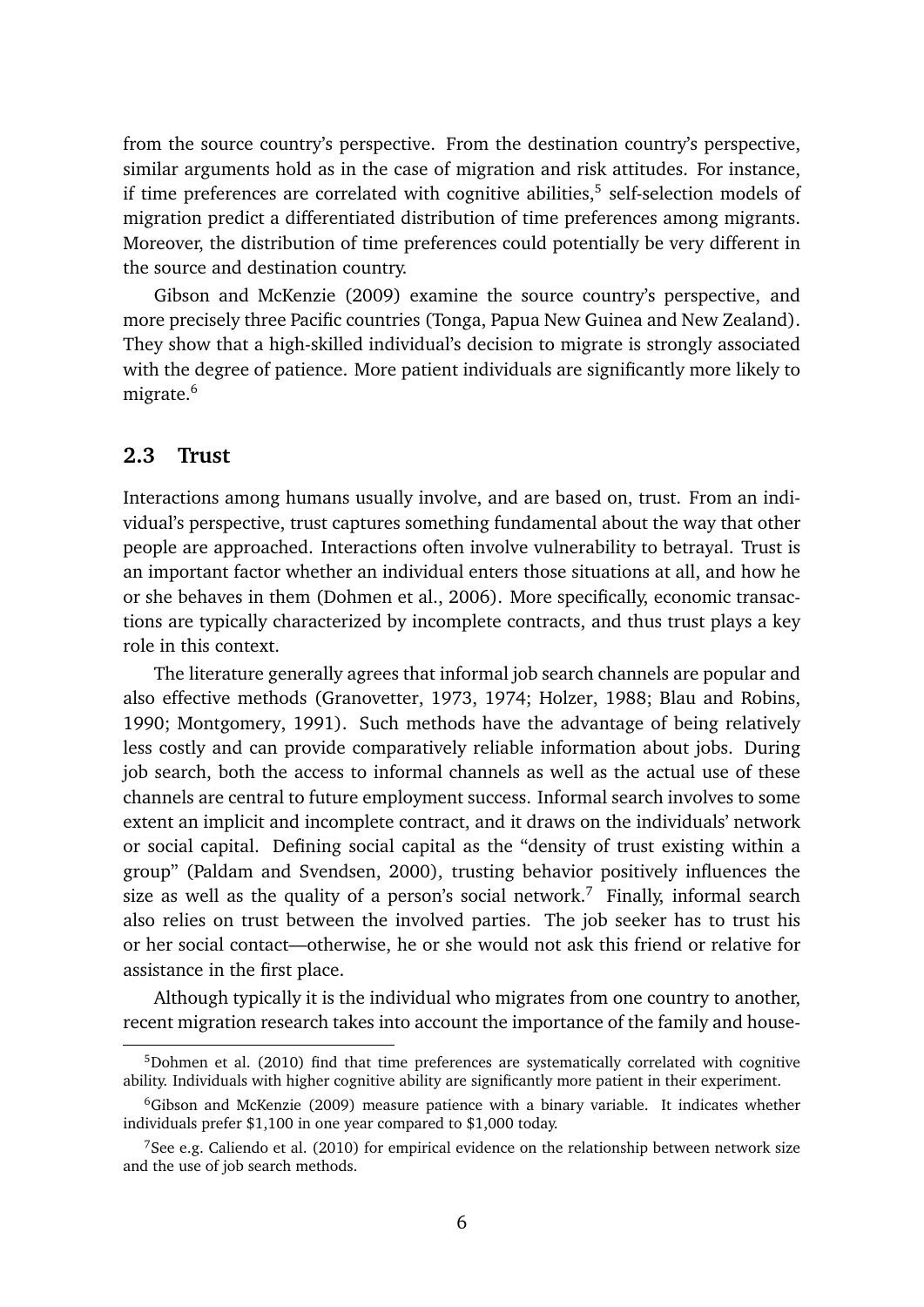hold as the relevant decision-making unit (see e.g. Massey et al., 2005; Rabe, 2010). The family often supports the migrant around the time of his or her migration. In return, the migrant sends remittances back home to them. This implicit contract involves an informal system of exchange, and it is obviously based to a large extent on trust. Therefore—at least in such circumstances—trust can be an important determinant of migration. However, the question whether natives or migrants exhibit a higher degree of trust is uncertain. Most likely, the distribution of trust in the host country and in the country of origin are very different. In fact, Butler et al. (2009) document systematic differences in the distribution of trust across 26 European countries.

Empirical evidence on potential differences between natives and migrants in the degree of trust is scarce. An exception is Hooghe et al. (2009), who find in a sample of 20 European countries that individuals who were born abroad are significantly less trustful than individuals who were born in the respective country of residence. Dinesen and Hooghe (2010) find that second generation migrants exhibit similar levels of trust to natives than the first generation do. A process of adaptation or assimilation thus seems to take place over the migrant generations.

#### **2.4 Reciprocity**

Many people deviate from purely self-interested behavior in a reciprocal manner (Fehr and Gächter, 2000). This has two implications:  $a$ ) individuals may react in response to nice behavior much nicer than standard models would predict (positive reciprocity), and *b*) their response to unkind actions may be retaliation or punishment (negative reciprocity). This, of course, also matters for economic outcomes. Examples include the provision of public goods or, more generally, how social norms are established and maintained.

Reciprocity also influences labor market outcomes. Dohmen et al. (2009) find, among other things, that positively reciprocal individuals are significantly less likely to be unemployed. In contrast, negatively reciprocal individuals are significantly more likely to be unemployed. Those findings can be explained as follows: whereas positive reciprocity may help to establish successful long-term employment relationships, negative reciprocity may lead to an early termination of such relationships.

When comparing natives' and migrants' degree of reciprocity, there are no clear theoretical predictions and empirical evidence is scant. Cox and Orman (2010), however, provide experimental evidence. The authors highlight the interaction of trust and reciprocity in their study. They show that people are in general reciprocal, and that this may lead to a self-fulfilling prophecy for migrants. As migrants are trusted less than natives (even by other migrants), they react with (negative) reciprocal behavior in response. Therefore, they indeed appear to be less trustworthy. The lack of trust may thus hinder migrants' assimilation or integration with the host country's society.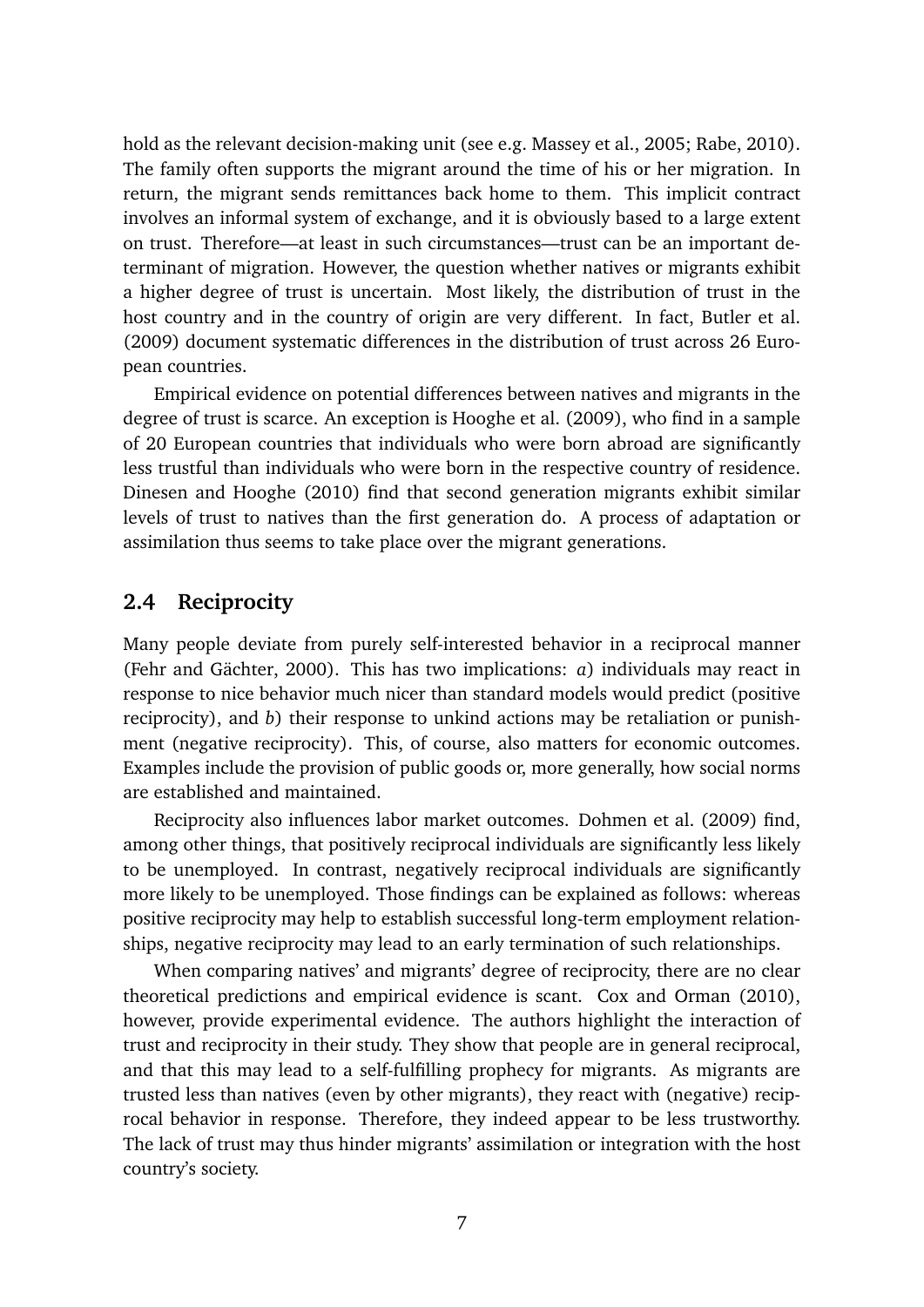### **3 Data**

We use data from the *IZA Evaluation Dataset* (Caliendo et al., 2010) and concentrate on one of its two pillars. Namely, a survey of almost 18,000 individuals who entered unemployment between June 2007 and May 2008. Our analysis is based on the first wave of the survey, which took place about two months after unemployment entry.<sup>8</sup> This has the advantage that individual characteristics, attitudes and preferences are unlikely to have changed in response to unemployment entry. Another advantage of our data is the specific focus on entrants into unemployment. The *IZA Evaluation Dataset* is thus very appropriate for studying the processes of job search and labor market reintegration. Similar household surveys are generally designed to be representative of the whole population (e.g. the German Socio-Economic Panel Study, GSOEP), which has an important drawback when studying unemployed individuals because sample sizes decrease substantially.

Our data address a large variety of topics. The questions cover many important individual characteristics, which are rarely available for economic research but have been shown to influence economic outcomes nonetheless. Among these characteristics are the four economic preferences and attitudes that this paper focuses on. These characteristics have been elicited for individuals who were born in Germany, in order to keep sample attrition tractable.<sup>9</sup> This explains why we compare the second generation migrants with natives and not the first generation migrants. Moreover, the questions for these characteristics were only included for individuals who entered unemployment in June 2007, October 2007 and February 2008. This reduces the size of our initial sample to fewer than 4,000 individuals.

For our analysis, we select individuals who are between 18 and 55 years old at the time they enter unemployment. We exclude individuals with missing information on important characteristics. After applying these criteria, our final sample consists of 2,875 individuals. Among those there are 2,609 natives and 266 second generation migrants. We define second generation migrants to include *a*) individuals who are German-born but do not have German citizenship, and *b*) individuals who are German-born but at least one of their parents is not German-born. Compared to the entire German population, second generation migrants are thus slightly over-represented in our sample of entrants into unemployment.<sup>10</sup>

Table 1 displays descriptive statistics of our sample of entrants into unemployment, separately for natives and second generation migrants. Second generation

<sup>&</sup>lt;sup>8</sup>The survey consists of two additional rounds of interviews. Respondents are interviewed again one year and three years after unemployment entry, respectively.

<sup>&</sup>lt;sup>9</sup>The entry cohorts into unemployment which are analyzed in our paper have been surveyed in an (additional) intermediate wave of interviews (Caliendo et al., 2010). Sample attrition is therefore of particular concern for this group.

 $10$ The share of second generation migrants in the German population is about 7 percent (Rühl, 2009), whereas this share amounts to about 9 percent in our sample.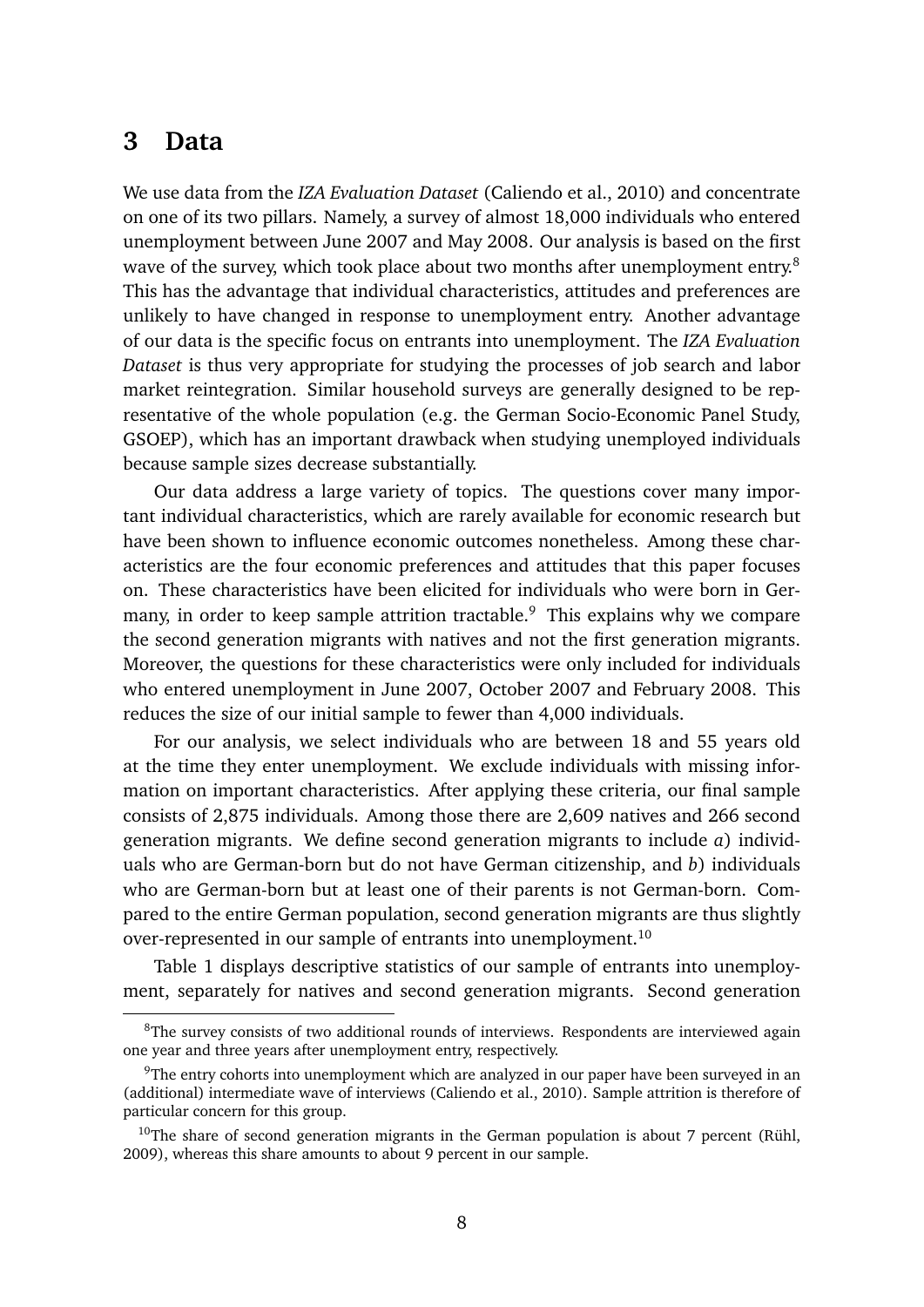migrants are significantly younger than natives—on average about three years. The gender distribution is similar: in both groups, slightly less than half of the sample are females. Obviously, every native in our sample has German citizenship, but this is also the case for the majority of second generation migrants. Only about one in four individuals in this group has citizenship other than German. This can be explained by the fact that our sample, by construction, only includes individuals who were born in Germany.<sup>11</sup> The share of natives living in East Germany is significantly larger than the fraction of second generation migrants in this part of Germany. A more detailed assessment of the individuals' migration background reveals that the majority of second generation migrants in West Germany has a migration background. While the migration background of the West German migrants can be traced back to the so-called guest worker countries, the origins of the second generation migrants in East Germany are mainly in Central and Eastern European countries.<sup>12</sup> The share of married individuals is similar for both natives and second generation migrants.

With respect to the educational and vocational attainment of natives and second generation migrants, two differences stand out. First, the fraction of second generation migrants with a degree from a 9-year secondary school (*Hauptschule*) is significantly larger than the fraction of natives. In contrast, a significantly larger proportion of natives have a 10-year secondary school degree (*Realschule*) than the second generation migrants. Second, the share of second generation migrants without a formal vocational degree is substantial and significantly larger than that of natives. Almost one in five migrants has no such degree, while it is only about one in ten natives with no degree. On the other hand, the fraction of natives with a vocational degree obtained through the apprenticeship system is significantly larger when compared to second generation migrants. These two differences with respect to the educational and vocational attainment are most likely related. It appears that completing *Hauptschule* often does not provide the necessary prerequisites to obtain an apprenticeship position or, more generally, to enter vocational education.<sup>13</sup>

These differences in the human capital endowment between natives and second generation migrants are, however, not reflected in characteristics of the previous employment position. Prior to entering unemployment both groups were earning

 $11$ The German citizenship law was reformed in 2000. Before the reform, primarily the principle of descent (*ius sanguis*) and naturalization after at least 15 years of residence were the possibilities of obtaining German citizenship. After the reform also the law of soil (*ius soli*) is available to immigrant children born in Germany, and years of residence required to apply for naturalization were reduced to eight (with exceptions, such as three years for those with a German spouse). For a more detailed description and analysis of the naturalization process in Germany, see Zimmermann et al. (2009).

 $12$ We assign the origin of second generation migrants through their country of citizenship (if they do not have German citizenship) or through their parents' country of birth. If both parents were born abroad but in different countries, we take the father's country of birth (Card et al., 1998; Jonsson, 2007). Guest worker countries include Turkey, former Yugoslavia, Italy, Spain and Greece. Central and Eastern European countries include Poland, the former USSR, the former CSSR and Romania.

<sup>&</sup>lt;sup>13</sup>See e.g. Worbs (2003) for more details. She also stresses the importance of the increasing shortage of apprenticeship positions, which particularly affects second generation migrants.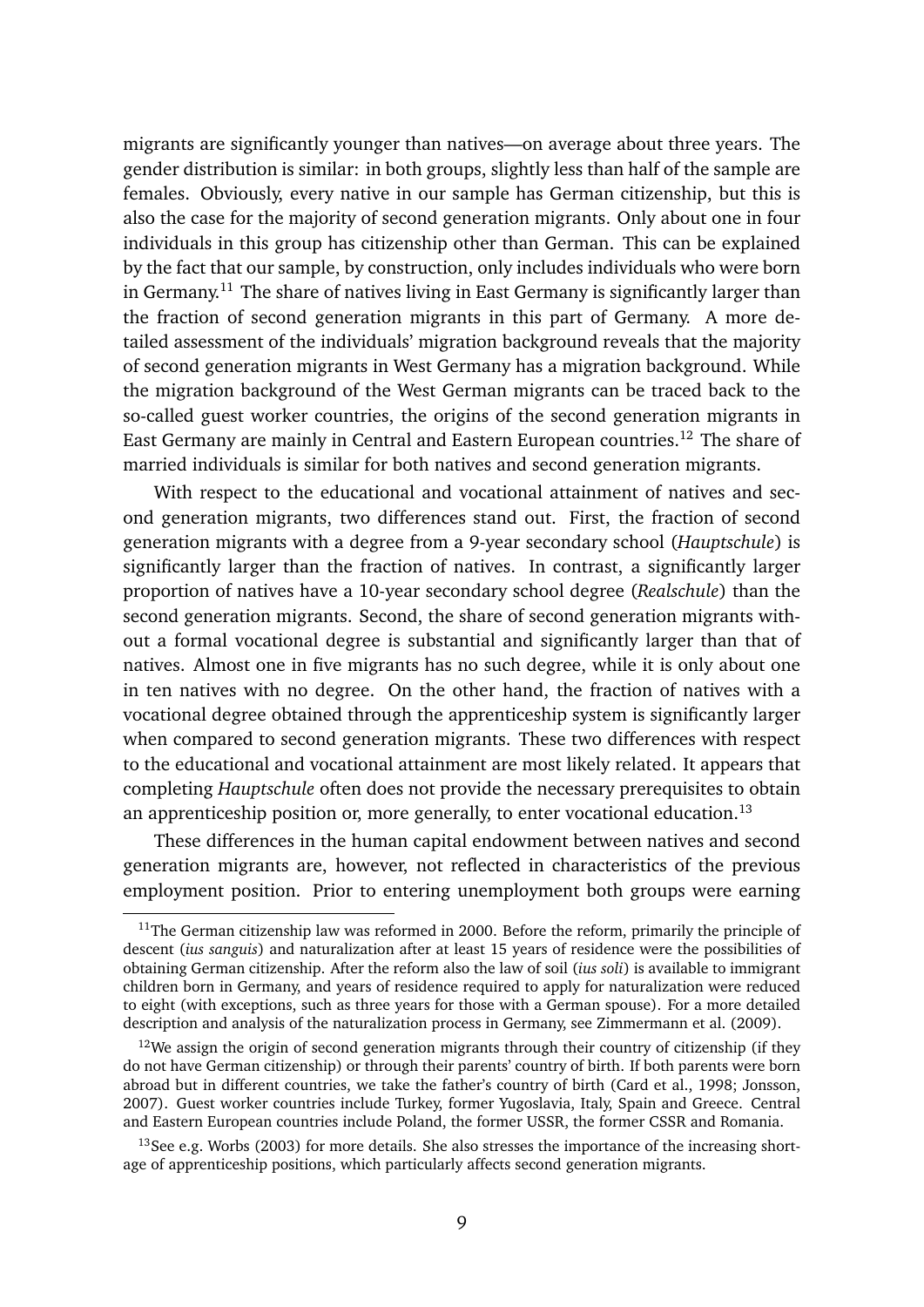similar hourly wages. Also the duration of previous employment differs, on average, by only about one month between the two groups.

|                                                            | <b>Natives</b> | 2nd gen. | t-test       |
|------------------------------------------------------------|----------------|----------|--------------|
| Sociodemographic characteristics                           |                |          |              |
| Age (in years)                                             | 35.407         | 32.500   | 4.311 ***    |
|                                                            | (10.524)       | (9.974)  |              |
| Male                                                       | 0.522          | 0.500    | 0.697        |
|                                                            | (0.500)        | (0.501)  |              |
| German citizenship                                         | 1.000          | 0.759    | 28.741 ***   |
|                                                            | (0.000)        | (0.428)  |              |
| East Germany                                               | 0.323          | 0.150    | 5.839 ***    |
|                                                            | (0.468)        | (0.358)  |              |
| Married                                                    | 0.420          | 0.372    | 1.498        |
|                                                            | (0.494)        | (0.484)  |              |
| <b>Educational attainment</b>                              |                |          |              |
| No formal degree                                           | 0.010          | 0.015    | $-0.775$     |
|                                                            | (0.099)        | (0.122)  |              |
| Secondary school (9 yrs.)                                  | 0.295          | 0.368    | $-2.496$ **  |
| (Hauptschule)                                              | (0.456)        | (0.483)  |              |
| Secondary school (10 yrs.)                                 | 0.423          | 0.331    | 2.915 ***    |
| (Realschule)                                               | (0.494)        | (0.471)  |              |
| Technical college entrance qualification (11-12 yrs.)      | 0.049          | 0.056    | $-0.495$     |
| (Fachabitur, Fachhochschulreife)                           | (0.217)        | (0.231)  |              |
| General qualification for university entrance (12-13 yrs.) | 0.223          | 0.229    | $-0.247$     |
| (Abitur, Allgemeine Hochschulreife)                        | (0.416)        | (0.421)  |              |
| <b>Vocational attainment</b>                               |                |          |              |
| No formal degree                                           | 0.093          | 0.177    | $-4.350$ *** |
|                                                            | (0.290)        | (0.382)  |              |
| Apprenticeship (dual system)                               | 0.614          | 0.545    | $2.207$ **   |
|                                                            | (0.487)        | (0.499)  |              |
| Specialized vocational school                              | 0.143          | 0.113    | 1.335        |
|                                                            | (0.350)        | (0.317)  |              |
| University, technical college                              | 0.150          | 0.165    | $-0.657$     |
|                                                            | (0.357)        | (0.372)  |              |
| Previous employment                                        |                |          |              |
| Net hourly wage (in euros)                                 | 6.661          | 6.913    | $-0.893$     |
|                                                            | (4.389)        | (4.378)  |              |
| Duration (in months)                                       | 42.517         | 40.940   | 0.362        |
|                                                            | (68.194)       | (62.746) |              |
| # Observations                                             | 2.609          | 266      |              |

| Table 1: Descriptive Statistics I (Selected Variables) |  |
|--------------------------------------------------------|--|
|--------------------------------------------------------|--|

*Source: IZA Evaluation Dataset*, own calculations.

*Note:* Sample of individuals who were born in Germany. Second generation migrants either do not have German citizenship or at least one of their parents is not German-born. Standard deviations in parentheses.

Mean difference: \*\*\* significant at 1%; \*\* significant at 5%; \* significant at 10%.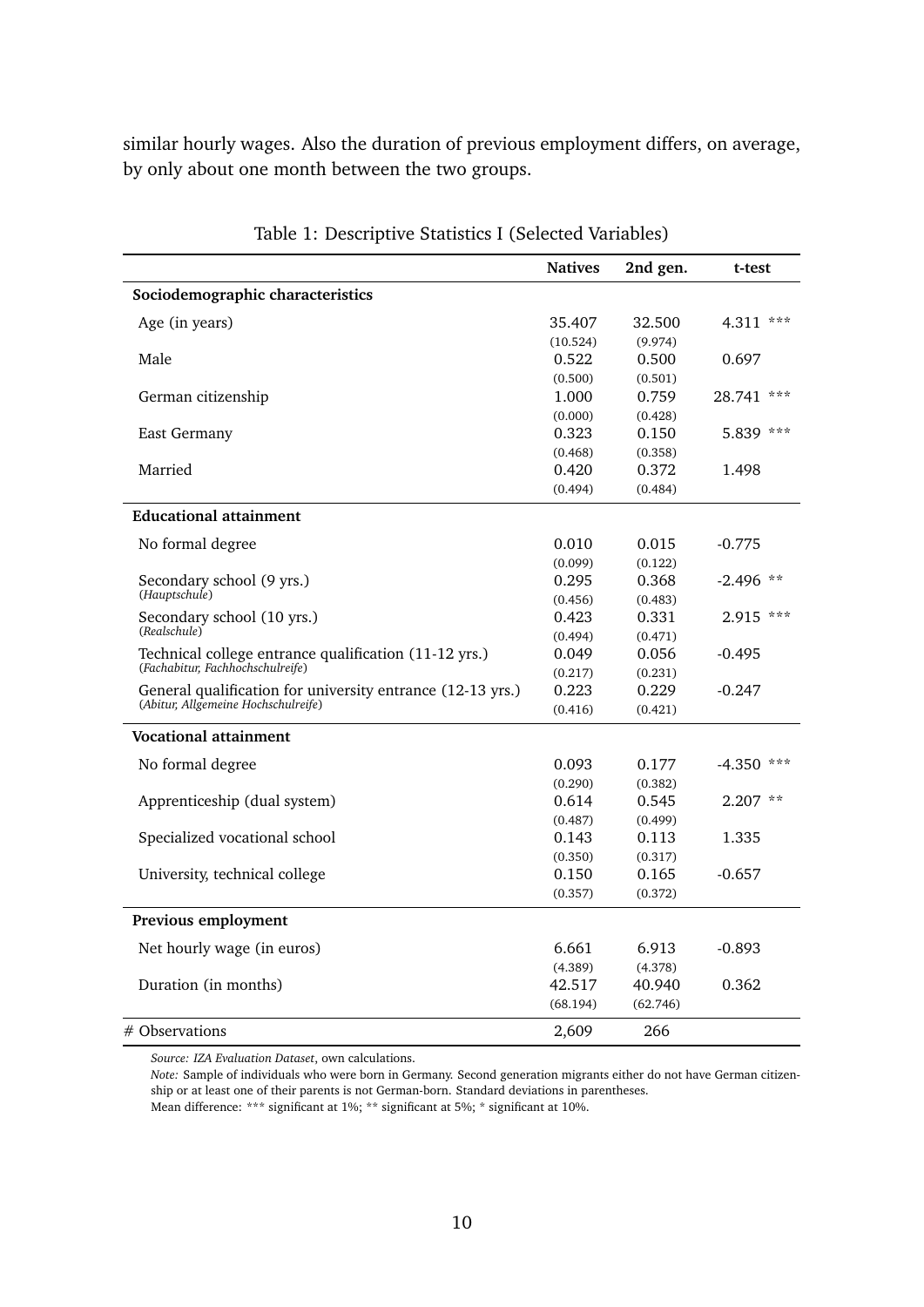# **4 Are Natives and Second Generation Migrants Alike?**

Unemployed natives differ from unemployed second generation migrants mainly with regard to their average age, place of residence, and human capital endowment. These differences can be relevant when designing appropriate policies and measures that aim to provide a quick return into employment. Besides these characteristics, there are also a number of preferences and attitudes which appear to be relevant in this context. Unemployed natives and unemployed second generation migrants might very well differ in this respect.

We thus analyze four economic preferences and attitudes which are available in our data. They are obtained from the *IZA Evaluation Dataset* and based on the following questions (translated from German):<sup>14</sup>

- Risk attitudes: *How do you estimate yourself personally: are you generally prepared to take risks or do you try to avoid risks?*
- Time preferences: *How do you regard yourself as an individual: are you someone who generally gets impatient or someone who always has a lot of patience?*
- Trust: *How do you regard yourself as an individual: are you someone who generally trusts others or are you someone who does not trust others?*
- Reciprocity: *To what extent does the following statement apply to you? I am prepared to accept costs to help someone who has helped me previously.*

Responses to the questions on risk attitudes, time preferences and trust are measured on an 11 point scale, which ranges in each case from 0 to 10. An answer of 0 indicates complete unwillingness to take risks, complete impatience, and complete unwillingness to trust others, respectively. An answer of 10 indicates complete willingness to take risks, complete patience, and complete willingness to trust others, respectively. The wording of the questions in the *IZA Evaluation Dataset* is very similar to questions in other large and representative surveys (e.g. European Social Survey, ESS, or German Socio-Economic Panel, GSOEP), and at least some of the questions have been experimentally validated.<sup>15</sup> In the following, we use three alternative measures for each of the three characteristics: *a*) actual responses on the 11 point scale ("raw index"), *b*) a binary indicator for a value of 6 or higher on the 11 point scale ("binary indicator"), and *c*) a classification into three categories, where values of 3 and lower compose the lowest category, values of 4, 5 and 6 the intermediate category, and values of 7 and higher the highest category on the 11 point scale ("three categories").<sup>16</sup>

 $14$ The interviews were generally conducted in German, but depending on the language skills of the interviewee also in Turkish and Russian.

<sup>&</sup>lt;sup>15</sup>The question about time preferences is the same as in the GSOEP. See e.g. Dohmen et al. (2005) for an experimental validation of a similar risk measure included in the GSOEP.

<sup>&</sup>lt;sup>16</sup>See e.g. Jaeger et al. (2010), who also use this binary indicator for risk attitudes based on the same 11 point scale. Robustness checks can be found in Dohmen et al. (2005).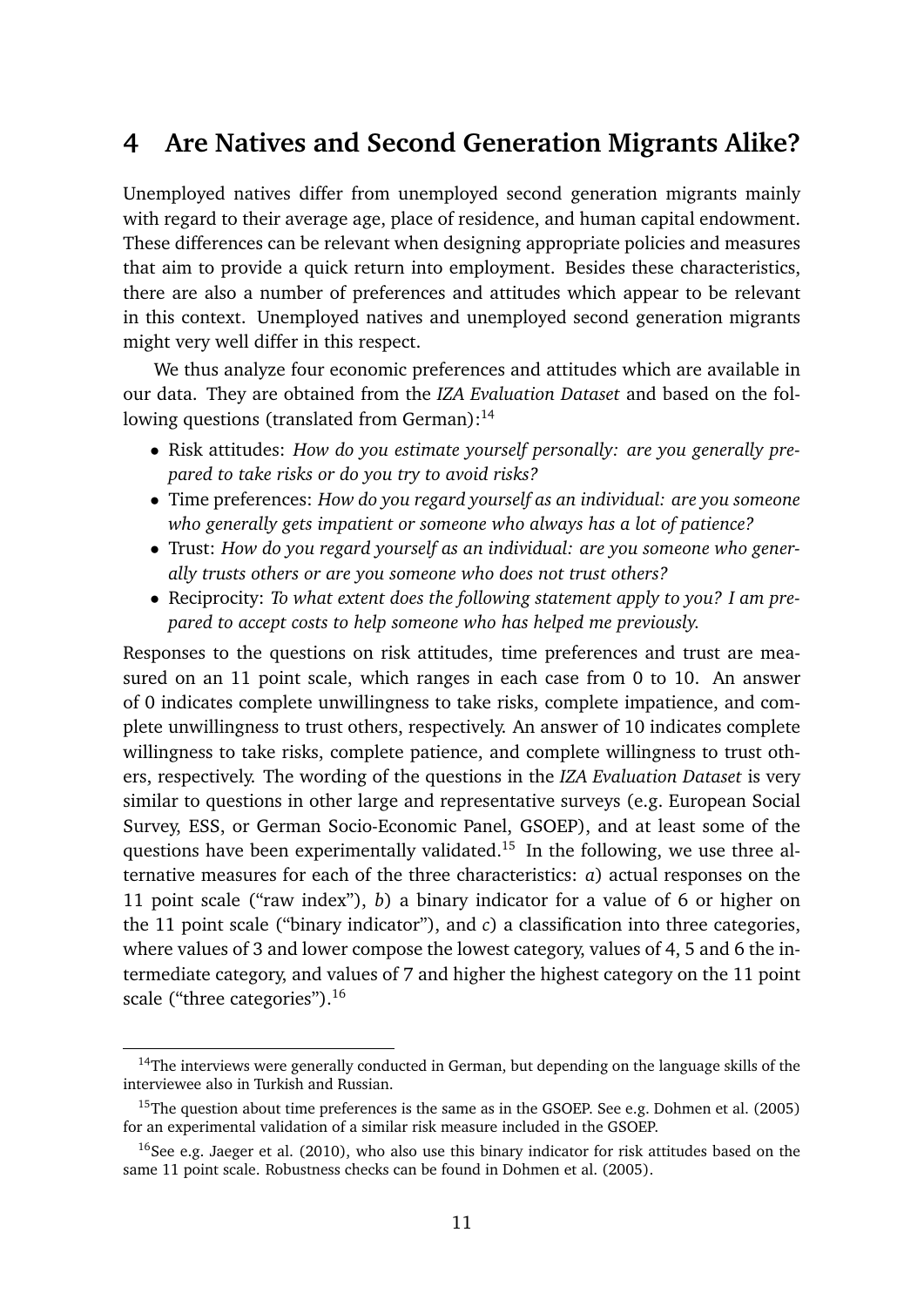The response to the question regarding reciprocity is measured on a 7 point scale, ranging from 1 to 7. An answer of 1 indicates that the statement does not apply at all, and 7 means that the statement applies perfectly. Importantly, the question only addresses positive reciprocity, i.e. whether someone reacts in response to nice behavior with nice actions. Also note that the statement explicitly addresses whether the respondent would incur costs to be positive reciprocal.<sup>17</sup> Again, we use three alternatives measures: *a*) actual responses on the 7 point scale ("raw index"), *b*) a binary indicator for a value of 5 or higher on the 7 point scale ("binary indicator"), and *c*) a classification into three categories, where values of 3 and lower compose the lowest category, values of 4 and 5 the intermediate category, and values of 6 and 7 the highest category on the 7 point scale ("three categories").

Figure 1 illustrates the distributions of the four preferences and attitudes in our sample. Each characteristic is measured by the raw index. We juxtapose the respective distribution among natives to that among second generation migrants. The distributions of risk attitudes look fairly similar, at least at first glance. In both groups, about one in four responses takes the value of 5, indicating an intermediate willingness to take risks. Extreme values at both ends of the distribution are rarely picked by the respondents, i.e. in both distributions the values 0 and 1 as well as 9 and 10 have very little mass. However, it appears to be the case that there is more mass at higher values of the distribution of risk attitudes among second generation migrants. In particular, the value of 8 is picked more frequently.

When comparing the distributions of time preferences, they appear similar for values lower than 5. In both groups, the value of 2 is chosen the least. Natives have a peak at 5 and 8, whereas the migrants' responses are more smoothly distributed in the higher segments. The values 5, 7 and 8 are rather frequently selected. The distributions for trust look relatively similar to the distributions of time preferences. Natives have a peak at the value of 5. This is also the value that the second generation migrants pick most frequently, but not as often as natives. Similar to risk attitudes, extreme values such as 1 and 2 rarely belong to the responses of the two groups. In contrast to the first preferences and attitudes, positive reciprocity is measured on a 7 point scale. Both distributions have more mass at higher values. However, second generation migrants respond more frequently with the highest value of 7 and less frequently with the lowest three values, compared to native Germans.

Table 2 summarizes information about all three measures of the four preferences and attitudes. It displays the means for the raw index, the binary indicator and the three categories (in each case separately for natives and second generation migrants). Starting with risk attitudes, the raw index and the low risk category indicate that natives are significantly more risk averse than second generation migrants. The binary indicator also points to this result. However, the difference is not significant. This result seems somewhat surprising, taking into account that second generation

<sup>&</sup>lt;sup>17</sup>The statement is very similar to statement (6) in Dohmen et al. (2009), which is from the GSOEP.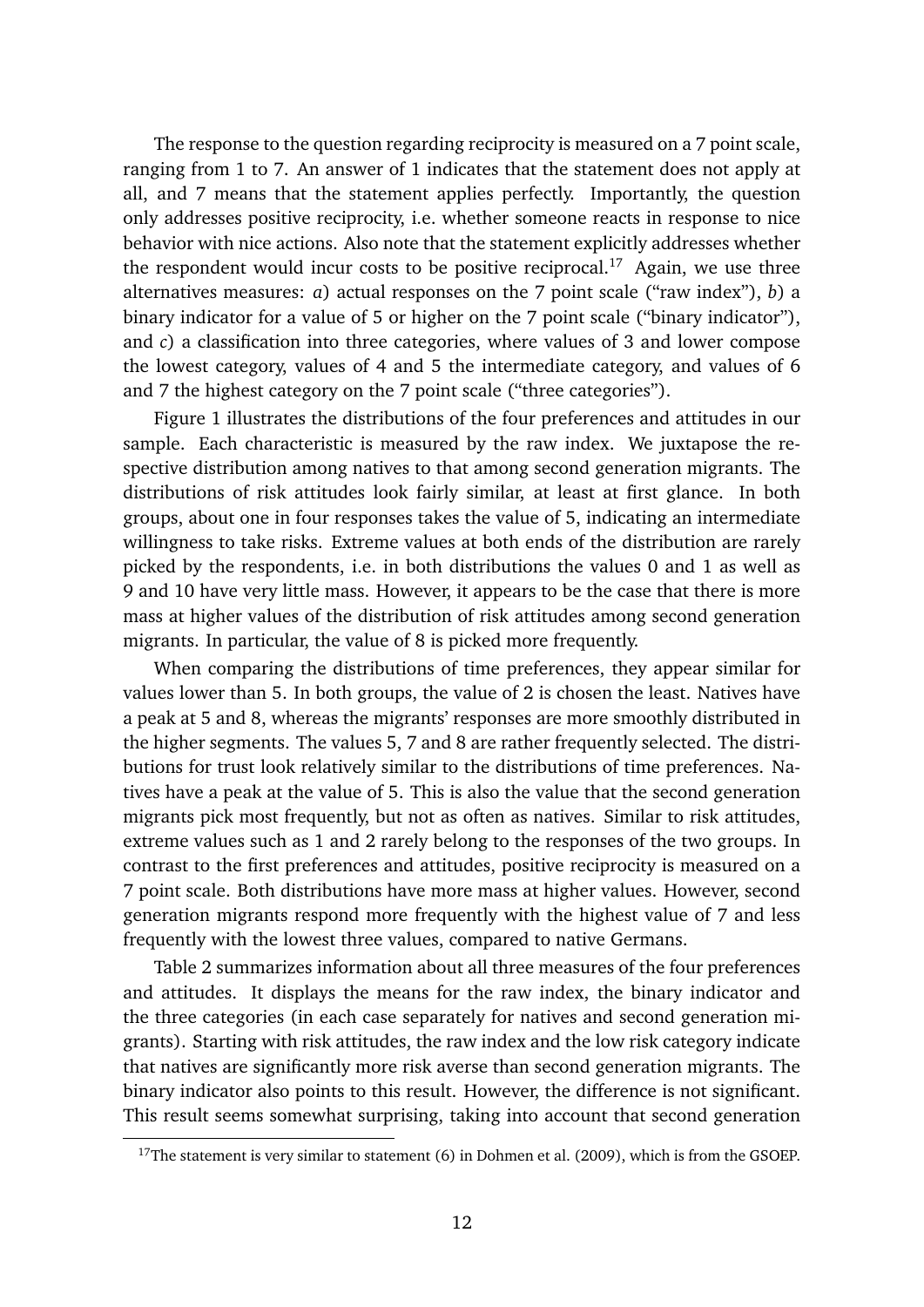

Figure 1: Preferences and Attitudes of Natives and Second Generation Migrants

*Note:* Sample of individuals who were born in Germany. Second generation migrants either do not have German citizenship or at least one of their parents is not German-born. Risk attitudes, time preferences and trust are measured on an 11 point scale (from 0 to 10); reciprocity is measured on a 7 point scale (from 1 to 7).

migrants are relatively less educated than natives. Therefore, it is at odds with the hypothesis that higher educated individuals are more willing to take risks.

With respect to time preferences, there is a significant difference between natives and second generation migrants in the lowest of the three categories. In the latter group, a significantly larger fraction is relatively impatient. This finding is also reflected in most other numbers, although those differences are not significant. The numbers for trust display no significant differences between the distributions of the two groups. None of the two groups shows a distinct tendency regarding their level of trust when compared to the other group. Finally, the three measures for positive reciprocity show clear differences between natives and second generation migrants. They indicate that second generation migrants have a significantly larger extent of positive reciprocity than natives. When differentiating among the three categories of positive reciprocity, there is a significant difference in the category indicating a low amount of positive reciprocity. A significantly larger share of natives has a relatively low amount of positive reciprocity when compared to second generation migrants in our sample.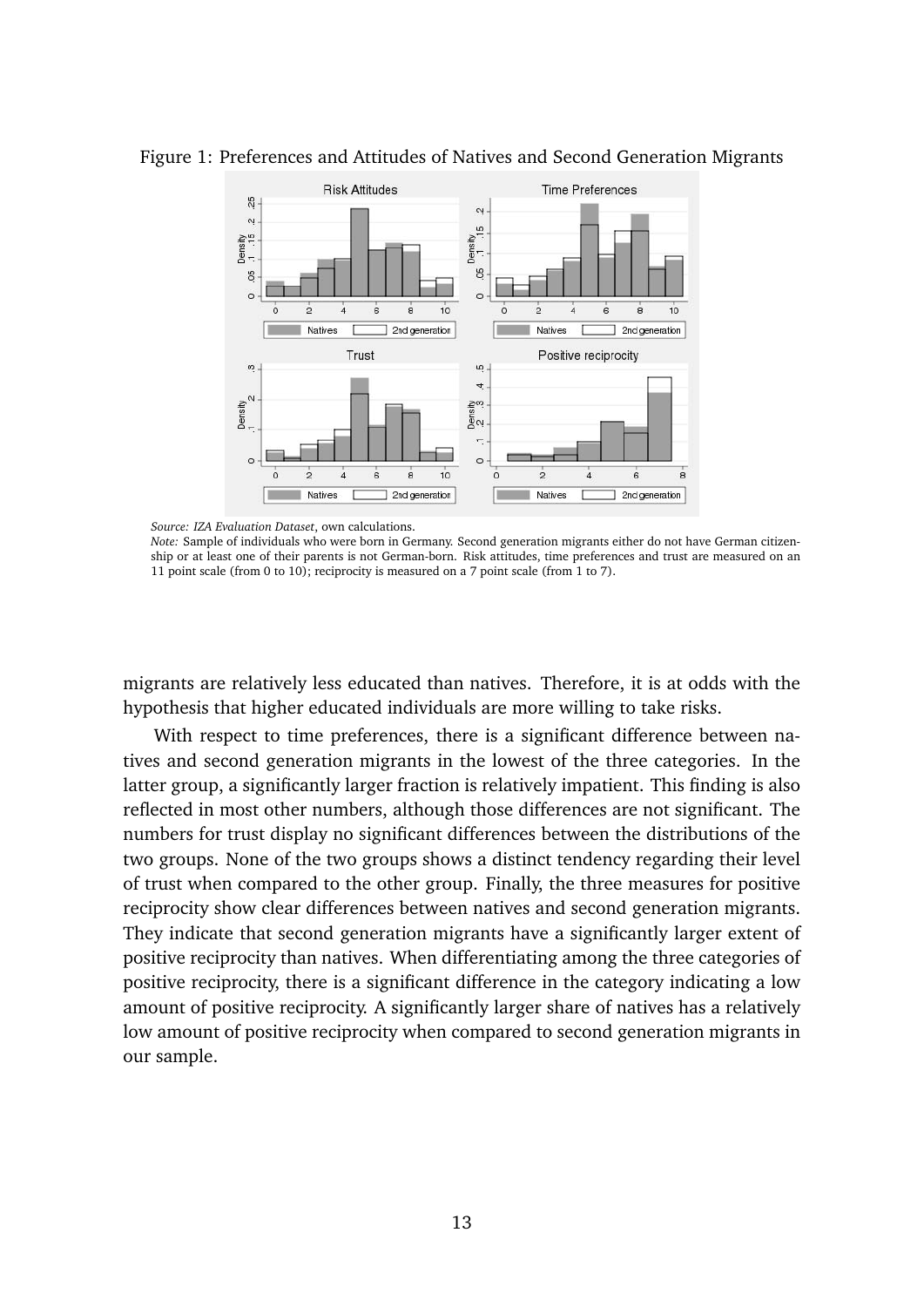|                                   | <b>Natives</b> | 2nd gen.      | t-test     |
|-----------------------------------|----------------|---------------|------------|
| <b>Risk attitudes</b>             |                |               |            |
| Raw index                         | 5.238 (2.304)  | 5.579 (2.322) | $-2.295**$ |
| Binary indicator                  | 0.439(0.496)   | 0.485(0.501)  | $-1.430$   |
| Three categories:                 |                |               |            |
| Low risk                          | 0.226(0.418)   | 0.177(0.382)  | 1.837 *    |
| Intermediate risk                 | 0.458(0.498)   | 0.462(0.500)  | $-0.125$   |
| High risk                         | 0.316(0.465)   | 0.361(0.481)  | $-1.501$   |
| Time preferences                  |                |               |            |
| Raw index                         | 6.117(2.426)   | 5.929 (2.616) | 1.195      |
| Binary indicator                  | 0.564(0.496)   | 0.564(0.497)  | $-0.003$   |
| Three categories:                 |                |               |            |
| Impatient                         | 0.138(0.345)   | 0.177(0.382)  | $-1.744*$  |
| Intermediate time preferences     | 0.389(0.488)   | 0.357(0.480)  | 1.018      |
| Patient                           | 0.473(0.499)   | 0.466(0.500)  | 0.224      |
| <b>Trust</b>                      |                |               |            |
| Raw index                         | 5.746 (2.106)  | 5.669 (2.259) | 0.562      |
| Binary indicator                  | 0.518(0.500)   | 0.519(0.501)  | $-0.018$   |
| Three categories:                 |                |               |            |
| Low trust                         | 0.134(0.340)   | 0.162(0.369)  | $-1.263$   |
| Intermediate trust                | 0.465(0.499)   | 0.429(0.496)  | 1.145      |
| High trust                        | 0.401(0.490)   | 0.410(0.493)  | $-0.281$   |
| Positive reciprocity              |                |               |            |
| Raw index                         | 5.452(1.651)   | 5.703 (1.541) | $-2.380**$ |
| Binary indicator                  | 0.769(0.421)   | 0.816(0.388)  | $-1.728*$  |
| Three categories:                 |                |               |            |
| Low positive reciprocity          | 0.140(0.347)   | 0.083(0.276)  | $2.591***$ |
| Intermediate positive reciprocity | 0.302(0.459)   | 0.316(0.466)  | $-0.452$   |
| High positive reciprocity         | 0.558(0.497)   | 0.602(0.491)  | $-1.360$   |
| # Observations                    | 2,609          | 266           |            |

Table 2: Descriptive Statistics II (Economic Preferences and Attitudes)

*Source: IZA Evaluation Dataset*, own calculations.

Mean difference: \*\*\* significant at 1%; \*\* significant at 5%; \* significant at 10%.

*Note:* Sample of individuals who were born in Germany. Second generation migrants either do not have German citizenship or at least one of their parents is not German-born. Risk attitudes, time preferences and trust are measured on an 11 point scale (from 0 to 10); reciprocity is measured on a 7 point scale (from 1 to 7). The *raw index* displays those scales; the *binary indicator* indicates a value of 6 or higher (11 point scale) or a value of 5 or higher (7 point scale); and the *three categories* reflect values of 3 and lower (3 and lower) for the lowest category, values of 4, 5 and 6 (4 and 5) for the intermediate category, and values of 7 and higher (6 and 7) for highest category on the 11 point scale (7 point scale). Standard deviations in parentheses.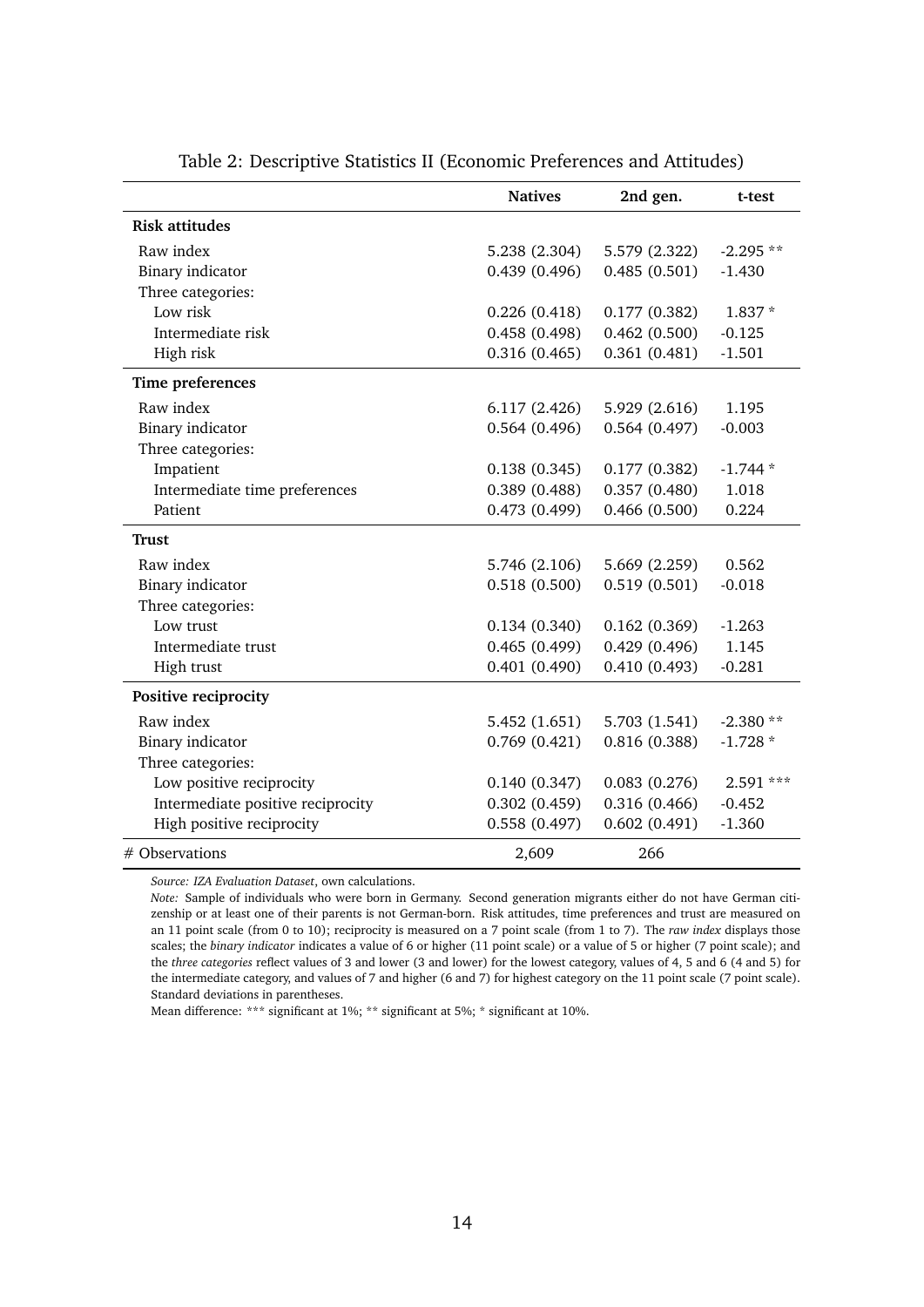# **5 Do Differences Make a Difference?**

To analyze the differences in preferences and attitudes between natives and second generation migrants in more detail and to assess their impact on economic outcomes, we perform a multivariate regression analysis in which we control for differences in other observable characteristics. The outcome variable in this analysis is being (self-)employed at the first interview, which took place on average two months after unemployment entry.<sup>18</sup>

One issue deserves further attention before we continue with our analysis. Our sample of entrants into unemployment is subject to a dynamic endogenous selection process. This may have consequences for the economic attitudes and preferences at the core of our interest, which may be affected by the incidence of unemployment as well as the unemployment duration. It thus implies a potential problem of reverse causality, as individuals may adjust preferences and attitudes, e.g. in response to unsuccessful job search. However, we are confident that in our case, such effects are small—if present at all. First, interviews were conducted very shortly after unemployment entry. As we expect preferences and attitudes to be stable, at least in the short-run, we do not expect substantial adjustments in this regard over a period of two months. Second, all individuals were interviewed at a similar point in time relative to unemployment entry. Hence, any potential adjustments should be similarly present for all individuals in our data.<sup>19</sup>

Table 3 summarizes the status at the first interview for natives and second generation migrants in our sample. Our subsequent outcome variable differs significantly between the two groups. A larger proportion of natives than second generation migrants had already found employment when the first interview took place. No significant difference is found for subsidized (self-)employment. Second generation migrants are significantly more likely to be unemployed. Furthermore, a significantly larger share of second generation migrants is enrolled in education. This might be related to the fact that they are, on average, younger than natives. Similar shares of individuals in both groups either participated in active labor market policy (ALMP), were in an apprenticeship, or were inactive when the first interview took place.

 $18$ When we use an indicator for regular employment at the first interview as dependent variable (i.e. not additionally including self-employment), results remain virtually the same.

 $19$ Caliendo et al. (2010) argue along similar lines when they discuss the issue of potential reverse causality with respect to social networks of the unemployed.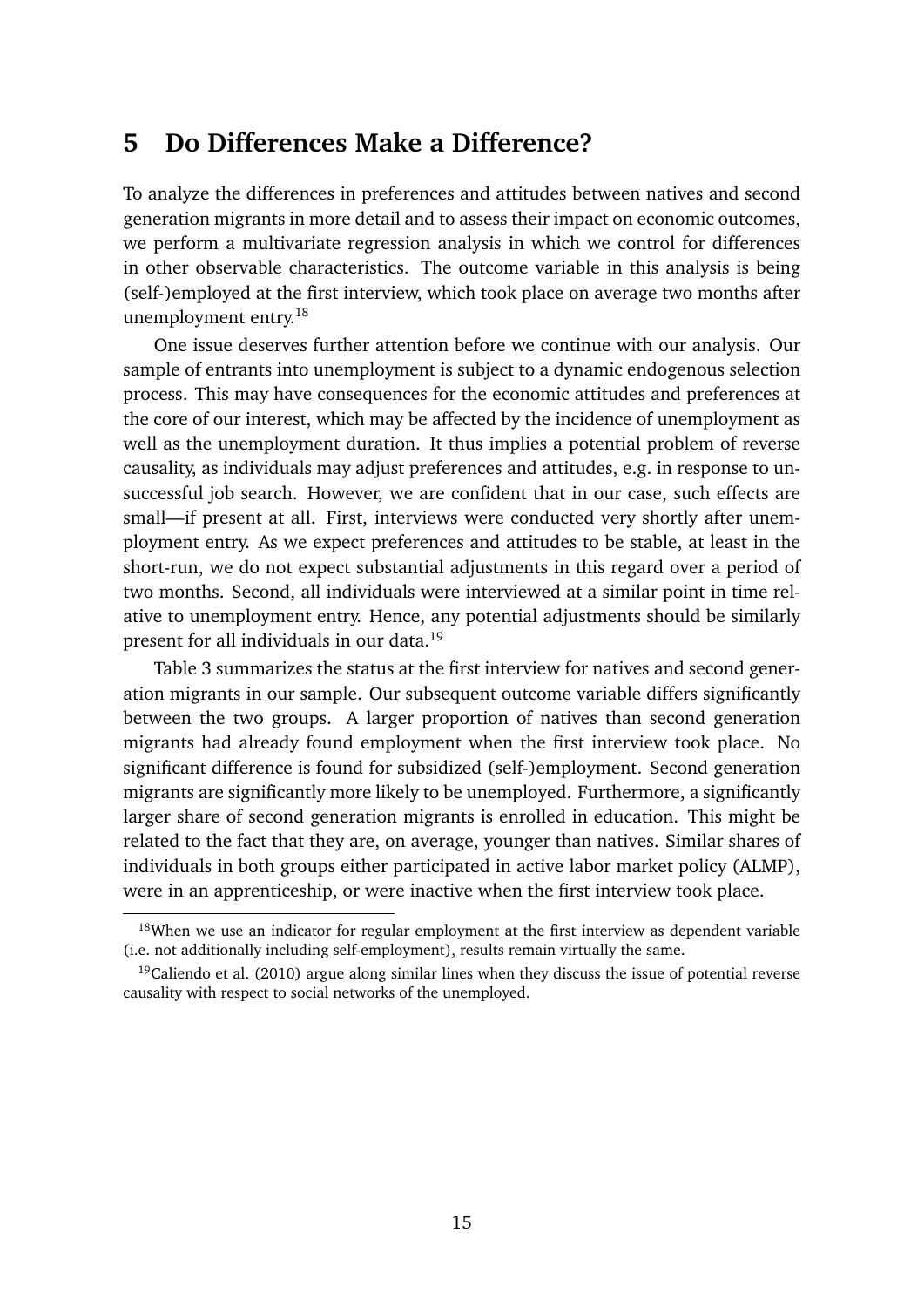|                                | <b>Natives</b> | 2nd gen. | t-test      |
|--------------------------------|----------------|----------|-------------|
| Unsubsidized (self-)employment | 0.237          | 0.154    | $3.075***$  |
|                                | (0.426)        | (0.362)  |             |
| Subsidized (self-)employment   | 0.038          | 0.041    | $-0.244$    |
|                                | (0.192)        | (0.200)  |             |
| Unemployment                   | 0.655          | 0.737    | $-2.679***$ |
|                                | (0.475)        | (0.441)  |             |
| <b>ALMP</b>                    | 0.040          | 0.034    | 0.482       |
|                                | (0.196)        | (0.181)  |             |
| Education                      | 0.002          | 0.008    | $-1.767*$   |
|                                | (0.048)        | (0.087)  |             |
| Apprenticeship                 | 0.016          | 0.015    | 0.1313      |
|                                | (0.126)        | (0.122)  |             |
| Inactive                       | 0.011          | 0.011    | $-0.024$    |
|                                | (0.105)        | (0.106)  |             |
| # Observations                 | 2,609          | 266      |             |

Table 3: Descriptive Statistics III (Status at the First Interview)

*Note:* Sample of individuals who were born in Germany. Second generation migrants either do not have German citizenship or at least one of their parents is not German-born. Standard deviations in parentheses.

Mean difference: \*\*\* significant at 1%; \*\* significant at 5%; \* significant at 10%.

Table 4 presents the results of our baseline probit regression, where the dependent variable indicates whether the individual is employed at the first interview. The first column reports estimates without including preferences and attitudes; in the second column they are included. Male individuals are significantly more likely to be employed at the first interview in both regressions. The coefficients on age, marital status and schooling have the expected signs, but are in general not significantly different from zero. In contrast, the variables indicating different categories of vocational attainment have a strong and significant impact on the probability of being employed at the first interview. Interestingly and somewhat surprisingly, individuals who have completed an apprenticeship or graduated from a specialized vocational school have an even higher probability of being employed than university graduates. It should, however, be kept in mind that only two months since unemployment entry have passed. This picture might change over time.

The duration of last employment also plays a large role in explaining reemployment patterns in our data. Respondents with a former job duration of less than five years have a higher employment probability than individuals with more than five years. A potential explanation might be that individuals who have been previously employed for relatively shorter durations are more flexible and thus faster in finding new jobs, which might also be related to lower expectations for future employment. The amount of unemployment benefits and the probability of being employed at the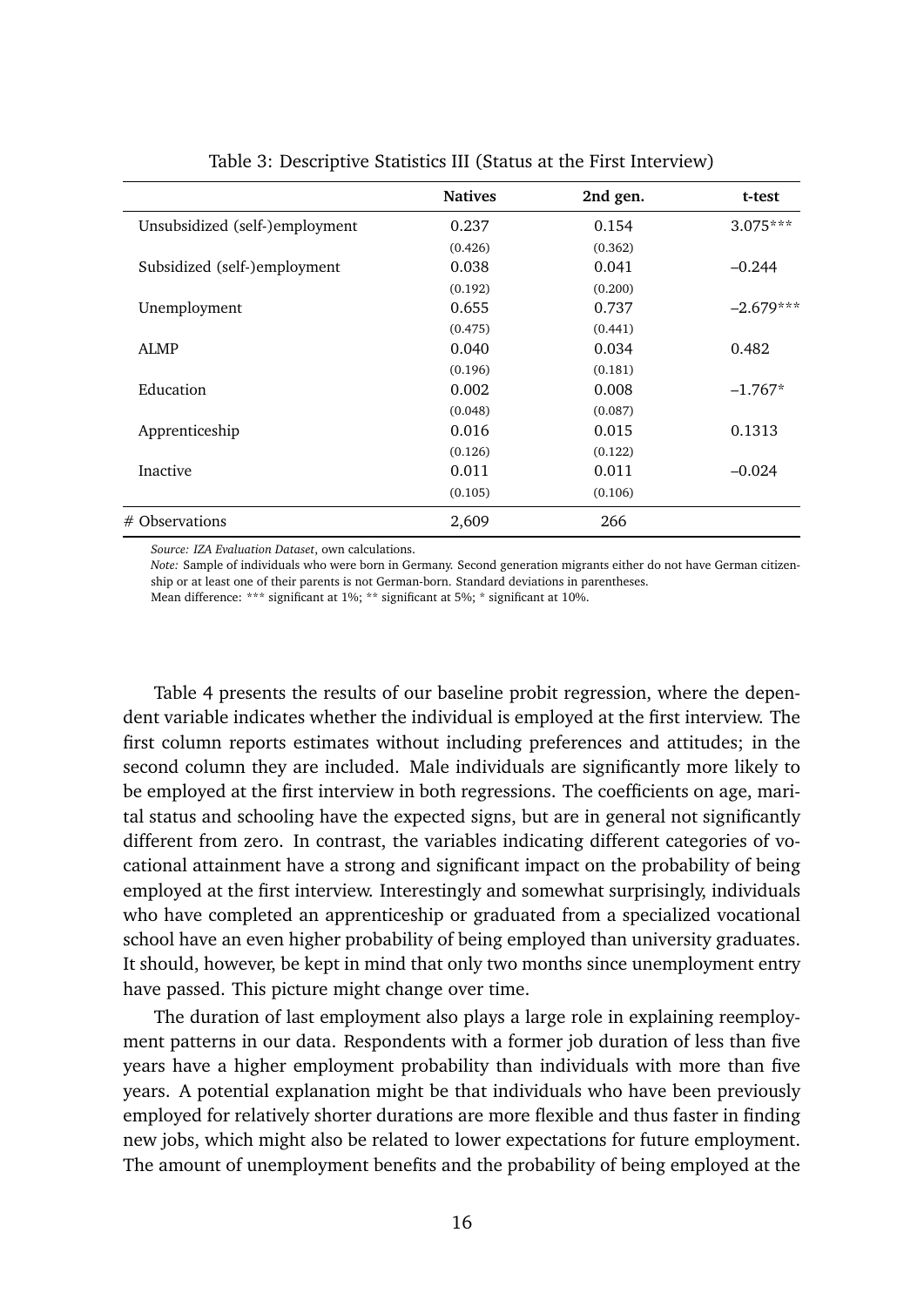first interview show a significantly negative relationship: the higher the amount of unemployment benefits, the lower is the probability of employment. This is consistent with theory and previous empirical findings (see e.g. Cahuc and Zylberberg, 2004, Chapter 3, and references therein). The presence and number of children does not significantly influence the outcome variable in our regression.

Second generation migrants have on average—even after controlling for the characteristics mentioned before—a significantly lower employment probability at the first interview. This difference, however, slightly decreases when we additionally control for preferences and attitudes in the second column of Table 4. When we test the equality of the coefficient estimates, we cannot reject the null hypothesis of equality. Although the effect on the native-migrant difference appears to be moderate, a likelihood ratio test indicates a better model fit of the regression in the second column.

In this regression, risk attitudes have a significantly negative influence on the employment probability. The more risk loving an individual is, other things equal, the less likely he or she is employed shortly after unemployment entry. This finding is consistent with theory and previous empirical findings. Pannenberg (2010) shows that a higher willingness to take risks is associated with a higher reservation wage, and thus with a lower employment probability.

To test whether economic preferences and attitudes have a differential impact on second generation migrants and natives, we estimate an additional model specification that includes interaction effects of the dummy variable for second generation migrants, with the four measures of economic preferences and attitudes. The coefficient estimates on the interaction terms are not significantly different from zero. Hence, we do not find support for a differential impact across the two groups. Similarly, we do not find large differences across gender. When estimating the regressions separately for men and women, we find, in general, no substantial differences compared to the results reported in Table 4. The only difference is a significantly positive influence of trust in the female regression, which is not the case for men.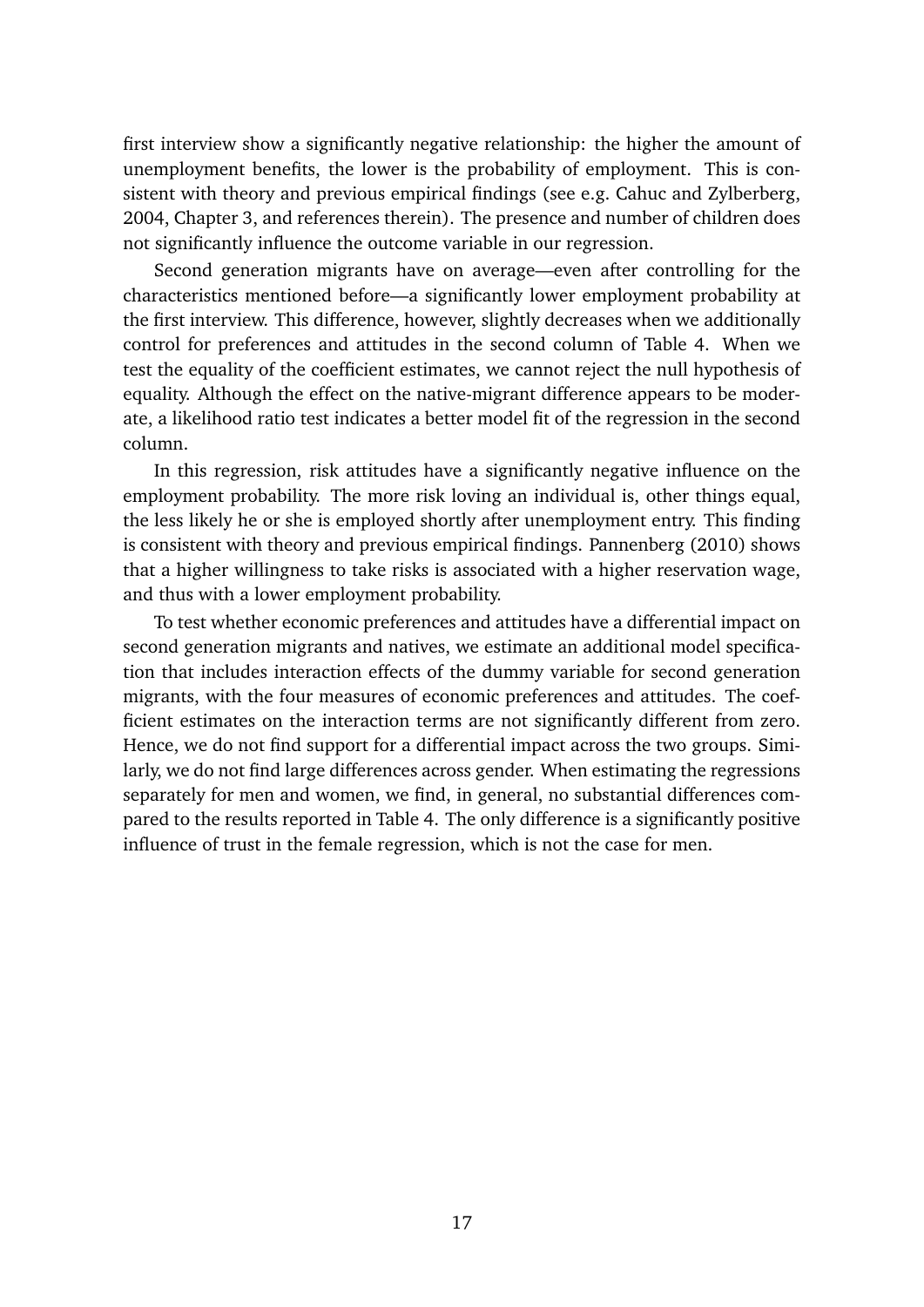|                                    | (1)                               | (2)                      |
|------------------------------------|-----------------------------------|--------------------------|
| Male                               | $0.059$<br>(0.015)***             | $0.063$<br>(0.015)***    |
| Age                                | 0.01<br>(0.006)                   | 0.01<br>(0.006)          |
| Age squared                        | $-.014$<br>$(0.008)^*$            | $-0.014$<br>(0.008)      |
| Married                            | $-.019$<br>(0.018)                | $-.021$<br>(0.018)       |
| No school degree                   | reference<br>(reference)          | reference<br>(reference) |
| School 9 yrs                       | 0.013<br>(0.074)                  | 0.016<br>(0.073)         |
| School 10 yrs                      | 0.003<br>(0.074)                  | 0.006<br>(0.073)         |
| School 11-12 yrs                   | 0.034<br>(0.079)                  | 0.035<br>(0.079)         |
| School 12-13 yrs                   | 0.017<br>(0.075)                  | 0.018<br>(0.075)         |
| No vocational degree               | reference<br>(reference)          | reference<br>(reference) |
| Apprenticeship                     | $0.107$<br>(0.028)***             | 0.107<br>$(0.028)$ ***   |
| Spec. vocational school            | $0.093$<br>(0.033)***             | $0.093$<br>(0.033)***    |
| University, techn. college         | 0.075<br>$(0.034)$ **             | 0.075<br>$(0.034)$ **    |
| No prior job                       | reference<br>(reference)          | reference<br>(reference) |
| Duration last job $\lt=1$ year     | $\underset{(0.031)^{***}}{0.153}$ | $0.154$<br>(0.031)***    |
| Duration last job $\lt=5$ yrs.     | $0.149$<br>(0.032)***             | $0.149$<br>(0.032)***    |
| Duration last job $\lt$ = 10 yrs.  | 0.07<br>$(0.039)*$                | 0.07<br>$(0.039)*$       |
| Duration last job > 10 yrs.        | 0.08<br>$(0.04)$ <sup>**</sup>    | $0.077$<br>$(0.04)^*$    |
| Logarithm of unemployment benefits | $-040$<br>(0.002)***              | $-040$<br>(0.002)***     |
| Children in household              | 0.011<br>(0.033)                  | 0.011<br>(0.033)         |
| Number of children in household    | -.011<br>(0.018)                  | $-0.010$<br>(0.018)      |
| Second generation migrant          | $-.070$<br>$(0.027)$ **           | $-.067$<br>$(0.027)$ **  |
| Risk                               |                                   | $-0.009$<br>(0.003)***   |
| Time                               |                                   | 0.004<br>(0.003)         |
| Trust                              |                                   | 0.003<br>(0.004)         |
| Reciprocity                        |                                   | $0.003$<br>$(0.005)$     |
| Log-Likelihood<br># Observations   | $-1309.1311$<br>2,875             | $-1304.296$<br>2,875     |

Table 4: Probit Regressions I (Baseline: Employed at the First Interview)

*Note:* Probit regressions. Average marginal effects. Robust standard errors in parentheses. Dependent variable: (self-)employed at first interview. Preferences and attitudes are included by the raw index in model (2). Additional control variables are dummies for German federal states, month of entry into unemployment and time between unemployment entry and interview (7-14 weeks).

\*\*\* significant at 1%; \*\* significant at 5%; \* significant at 10%.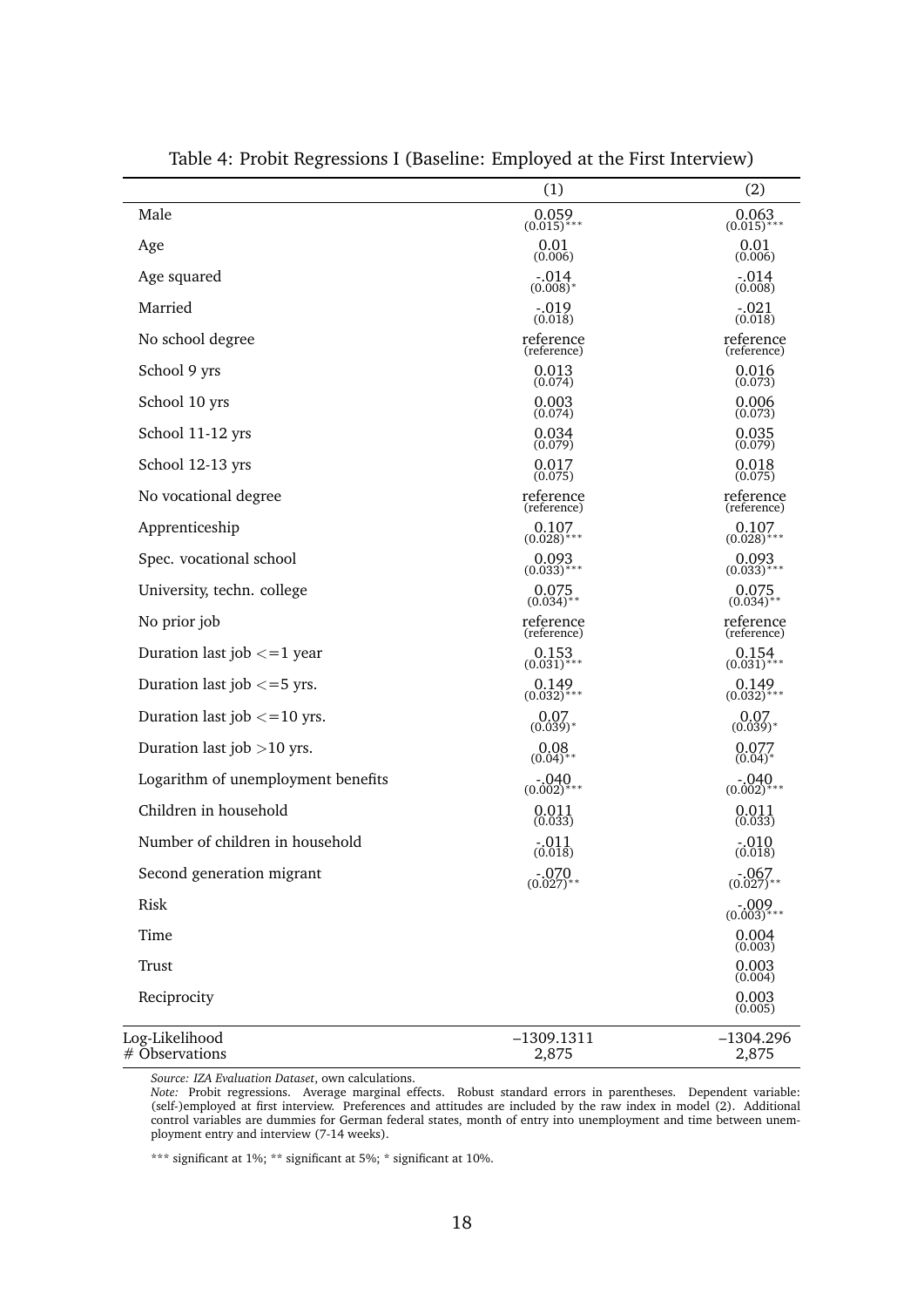|                                        | <b>Baseline</b>         | (1)                     | (2)                      | (3)                      |
|----------------------------------------|-------------------------|-------------------------|--------------------------|--------------------------|
| Risk: raw index $(0, 1, 2, , 10)$      |                         | $-.008$<br>$(0.003)$ ** |                          |                          |
| Risk: binary indicator (1 if $\geq$ 6) |                         |                         | $-.041$<br>$(0.015)$ *** |                          |
| Risk: low $(1 \text{ if } \leq 3)$     |                         |                         |                          | 0.014<br>(0.018)         |
| Risk: intermediate (1 if 4–6)          |                         |                         |                          | reference<br>(reference) |
| Risk: high $(1 \text{ if } \geq 7)$    |                         |                         |                          | -.034<br>$(0.017)$ **    |
| Second generation migrant              | $-.070$<br>$(0.027)$ ** | $-.067$<br>$(0.027)$ ** | $-.067$<br>$(0.027)$ **  | $-.067$<br>$(0.027)$ **  |
| Log-Likelihood<br># Observations       | $-1309.1311$<br>2,875   | $-1306.2475$<br>2,875   | $-1305.236$<br>2,875     | $-1305.8124$<br>2,875    |
|                                        |                         |                         |                          |                          |

Table 5: Probit Regressions II (Risk Attitudes: Employed at the First Interview)

*Note:* Probit regressions. Average marginal effects. Robust standard errors in parentheses. Dependent variable: (self-)employed at first interview. Additional control variables are male, age and age squared, married, educational and vocational variables, dummies of duration of last employment, logarithm of unemployment benefits, children in household, dummies for German federal states, month of entry into unemployment and time between unemployment entry and interview (7-14 weeks). Full estimation results are available upon request.

 $*$  significant at 1%;  $**$  significant at 5%;  $*$  significant at 10%.

Table 5 reveals the results of the baseline regression when we include the three different measures of risk attitudes in three separate regressions. The first column shows the results of the baseline regression (without controlling for preferences and attitudes) and is added to facilitate comparison. The coefficients of the raw index and the binary indicator are both negative and significant, and the coefficient estimate on the second generation dummy decreases slightly. When we include the low and high risk categories and take the intermediate category as reference, we find that it is individuals with a particularly high willingness to take risks who drive the overall effect. Furthermore, the coefficient estimate on the indicator for second generation migrants also decreases, albeit slightly in this regression.

To shed more light on the underlying mechanism behind these findings, we investigate the relationship between risk attitudes, reservation wages and search intensity in more detail.<sup>20</sup> First, we find support for the hypothesis that more risk averse individuals are less selective, i.e. that they have lower reservation wages which then lead to higher employment probabilities. This is true for both native job seekers and unemployed second generation migrants.<sup>21</sup> Thus we cannot reject the hypothesis that higher reservation wages is the mechanism through which a sig-

<sup>&</sup>lt;sup>20</sup>See Tables A1, A2 and A3 in the Appendix. The number of observations decreases in this exercise because reservation wages, the number of search channels used, and the number of applications sent out are only elicited for those individuals who are actively searching for employment at the time of the first interview. Individuals who had already found employment are not included.

 $^{21}$ It appears that second generation migrants generally have higher reservation wages than natives, also conditional on risk attitudes. This finding certainly deserves further research.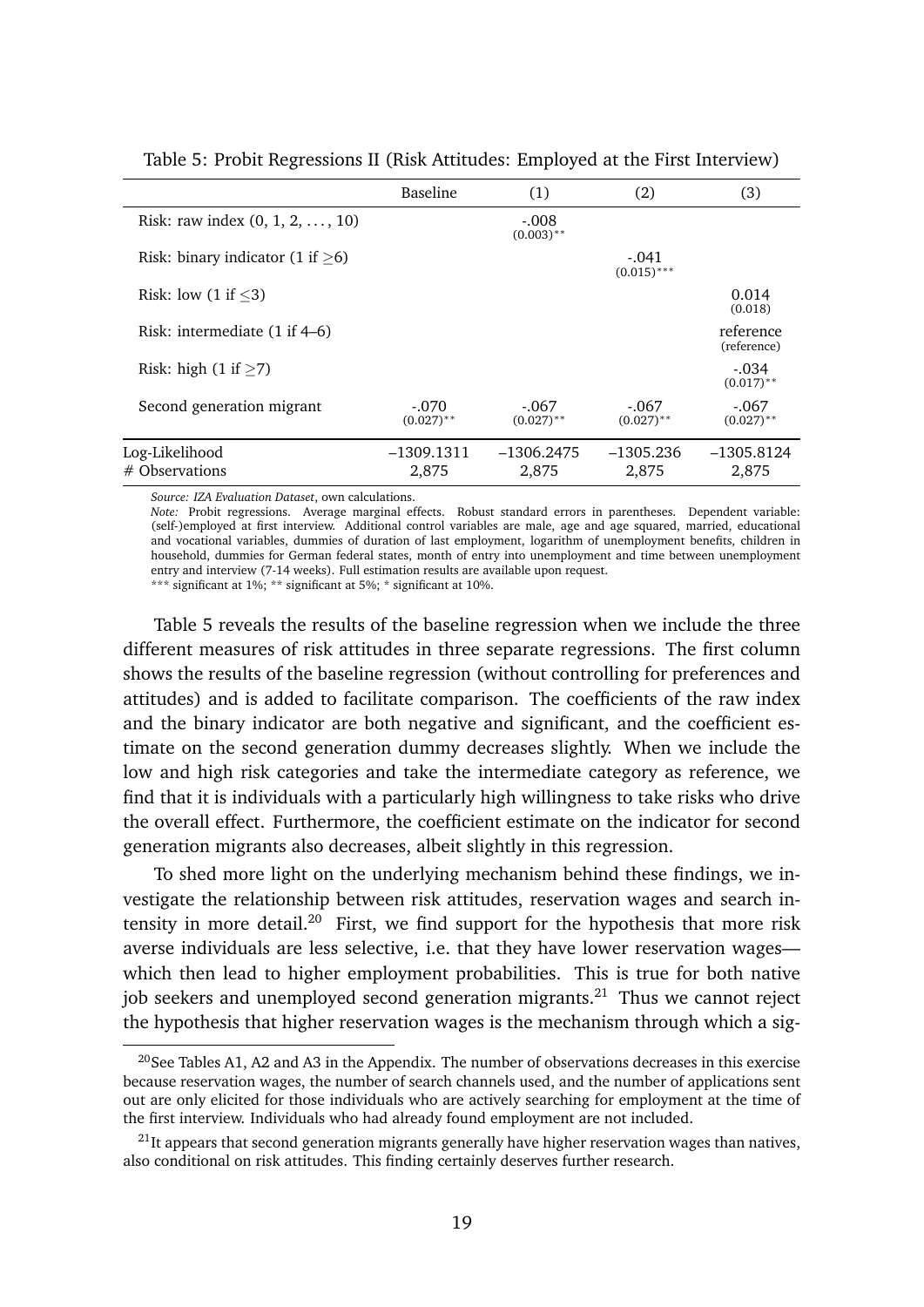nificantly lower employment probability for individuals with a high willingness to take risks results. Second, we find that the number of search channels used—as an approximation of search intensity—is virtually the same for both natives and second generations migrants in our sample. Moreover, the number of search channels decreases very slightly in the willingness to take risks. However, a second approximation of search intensity, the number of applications sent out by the individuals, indicates that search intensity increases in the willingness to take risks.<sup>22</sup> This latter finding is in line with the observation of lower reservation wages for more risk averse individuals. Search intensity may thus be a channel through which the direct effect of risk attitudes on reservation wages is reinforced.

Furthermore, we investigate in more detail the influence of time preferences, trust and positive reciprocity on the probability of being employed at the first interview. In those additional regressions, we individually include the three different measures for each of the preferences and attitudes.<sup>23</sup> Interestingly, and independently of the measure used, none of the three characteristics exhibits significant explanatory power in these regressions. The coefficient estimates on the indicator for second generation migrants remain virtually the same in all regressions. It thus appears that among the preferences and attitudes we examine, only the measures of risk attitudes enter statistically significantly in the regressions. That is, risk attitudes explain the probability of being employed at the first interview. Despite descriptive differences between natives and migrants, which are to some extent present in the case of the three other preferences and attitudes, these do not appear to significantly influence the employment probability—at least not beyond those characteristics which are also controlled for in our regressions.

# **6 Conclusions**

In this paper we study four types of preferences and attitudes that individuals who enter into unemployment in Germany exhibit; namely, *a*) risk attitudes, *b*) time preferences, *c*) trust and *d*) positive reciprocity. We further distinguish between natives and second generation migrants to analyze whether there are differences between these two groups in this regard, and whether such differences matter in terms of subsequent employment prospects.

Our results indicate that there are differences between natives and second generation migrants with respect to preferences and attitudes, and these differences mainly lie in attitudes towards risk and in positive reciprocity. Second generation migrants show a significantly higher willingness to take risks, and they are less likely to have a low amount of positive reciprocity when compared to natives. Those dif-

 $22$ Second generation migrants with intermediate risk attitudes have, on average, the lowest number of applications sent out. We cannot explain this finding, but it is rather striking.

<sup>&</sup>lt;sup>23</sup>See Tables A4, A5 and A6 in the Appendix.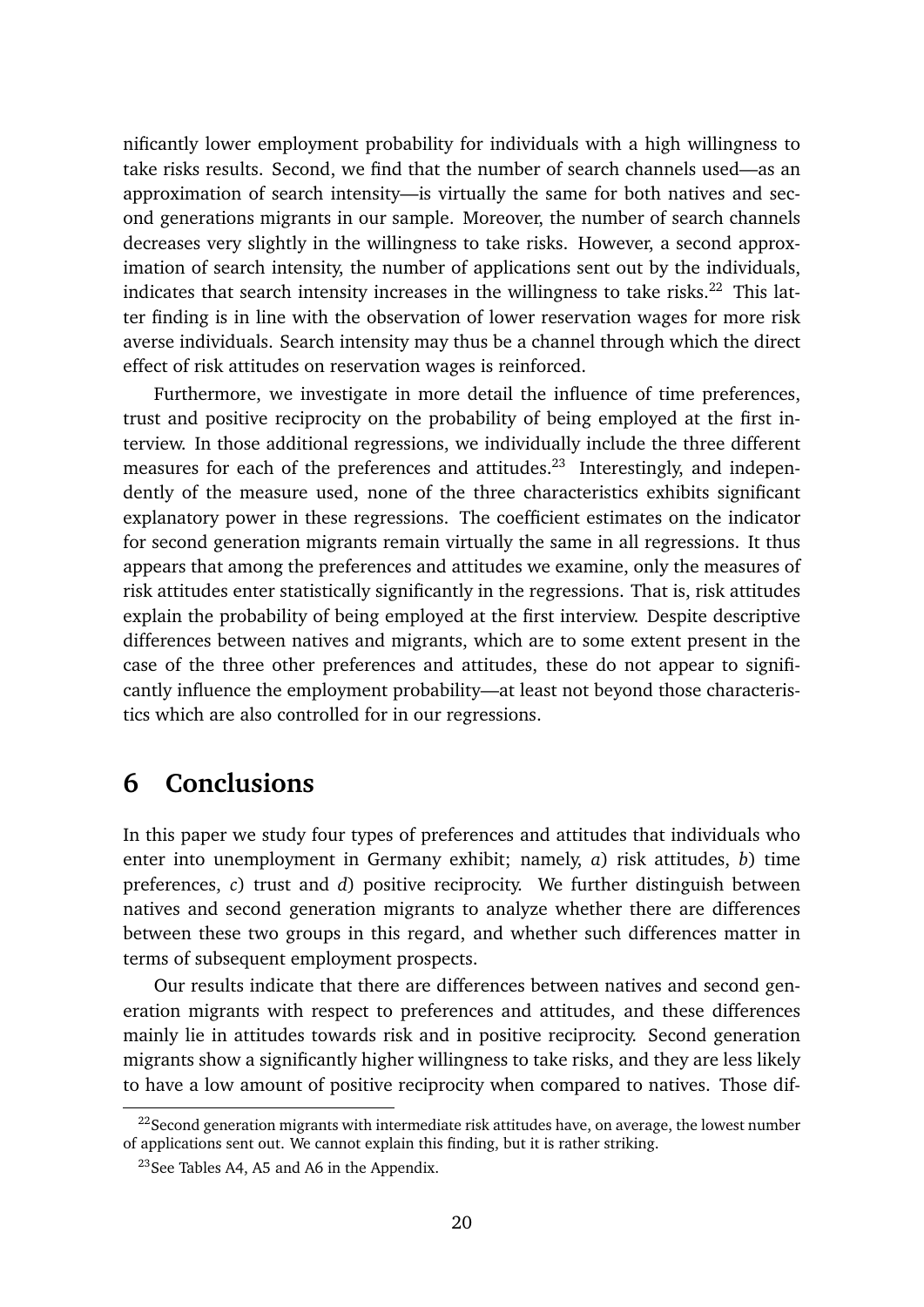ferences also matter in terms of economic outcomes, and more specifically in terms of employability two months after unemployment entry. We observe a significantly lower employment probability for individuals with a high willingness to take risks, even when controlling for other observable characteristics. The mechanism through which this occurs is very likely the reservation wage, which is found to be higher for individuals with a lower degree of risk aversion. Search intensity may be another channel through which the direct effect of risk attitudes on reservation wages is reinforced. Therefore, our findings offer interesting perspectives, e.g. with regard to the design and targeting of active labor market policy. It may be reasonable to specifically focus on less risk averse individuals with measures such as job search requirements and monitoring, which potentially lower the expectations and reservation wages of those unemployed individuals.

However, our findings are not the answer to the question why second generation migrants still lag behind natives in numerous economic outcomes. Including preferences and attitudes in our regressions only moderately shrinks the natives and second generation migrants disparity in terms of their employment probability two months after they enter unemployment. It may be worth investigating the long-term effects of these non-cognitive characteristics on reemployment probabilities, although the issue of reverse causality becomes more of a concern in this case. Moreover, our data do not include first generation migrants. Nonetheless, an interesting avenue for future research would be to include those individuals, e.g. to study the potential patterns of adaptation over the migrant generations in the job search process—and beyond.

It should also be kept in mind that our data are not representative of the entire population of second generation migrants and natives in Germany. The *IZA Evaluation Dataset* is comprised of a representative inflow sample into unemployment. There are, however, underlying dynamics of the process of becoming unemployed, which, while they go beyond the scope of this paper, may cause the distribution of preferences and attitudes to be different in our sample from that in the population. For instance, it has been shown that public sector employees are more risk averse than employees in the private sector (Buurman et al., 2009). Assuming that public sector employees are less likely to become unemployed and less likely to have a migration background, this is one channel through which an inflow sample into unemployment would not be representative of the population in terms of preferences and attitudes. This may well be an important explanation to why our findings are, in some aspects, in contrast to previous findings in the literature on preferences and attitudes of migrants and natives.

When considering the broader picture and the context of our paper, the slow reintegration of second generation migrants into the labor market may also be related to other characteristics than preferences and attitudes. For instance, we know that there are substantial differences in human capital. Furthermore, migrants might have different access to social networks that are important in the job search process,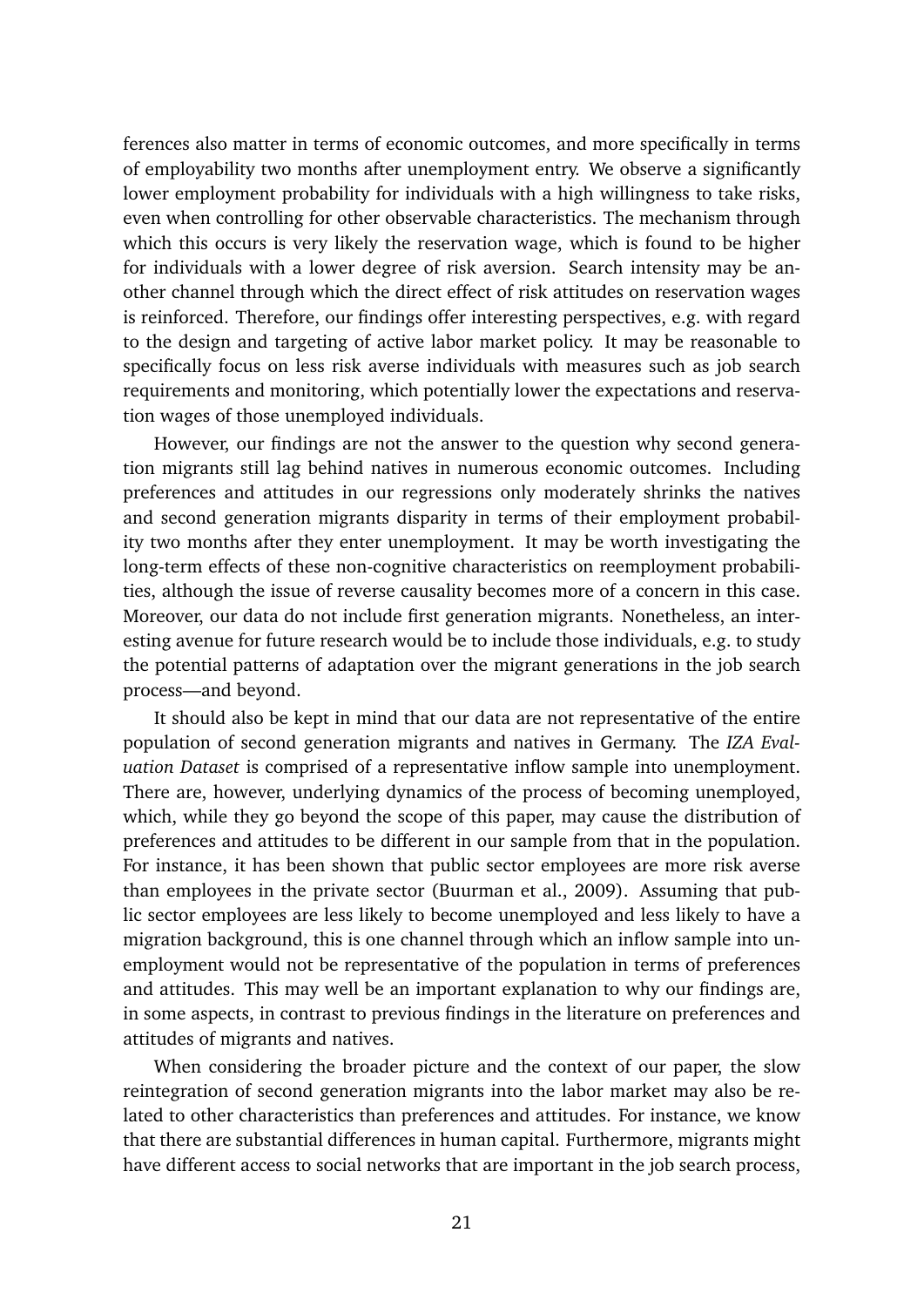especially in informal job search. Beyond access to such networks, the size and quality of migrants' networks may also be very different from natives' networks. Second generation migrants may very likely be affected by racial or ethnic discrimination. Lastly, ethnic identity is also an important factor influencing an array of economic outcomes through various channels. The extent to which those potential explanations apply, and how they potentially interact, deserves further research.

# **References**

- Algan, Y., C. Dustmann, A. Glitz, and A. Manning (2010). The Economic Situation of First- and Second-Generation Immigrants in France, Germany, and the United Kingdom. *The Economic Journal 120*(542), 4–30.
- Blackaby, D., D. Leslie, P. Murphy, and N. O'Leary (2005). Born in Britain: How are Native Ethnic Minorities Faring in the British Labour Market? *Economics Letters 88*(3), 370–375.
- Blau, D. M. and P. K. Robins (1990). Job Search Outcomes for the Employed and Unemployed. *Journal of Political Economy 98*(3), 637–655.
- Bonin, H., A. F. Constant, K. Tatsiramos, and K. F. Zimmermann (2006). Ethnic Persistence, Assimilation and Risk Proclivity. IZA Discussion Paper 2537, Institute for the Study of Labor (IZA), Bonn.
- Bonin, H., A. F. Constant, K. Tatsiramos, and K. F. Zimmermann (2009). Native-Migrant Differences in Risk Attitudes. *Applied Economics Letters 16*(15), 1581–1586.
- Borghans, L., A. L. Duckworth, J. J. Heckman, and B. ter Weel (2008). The Economics and Psychology of Personality Traits. *Journal of Human Resources 43*(4), 972–1059.
- Borjas, G. (1987). Self-Selection and the Earnings of Immigrants. *American Economic Review 77*(4), 531–553.
- Butler, J. V., P. Giuliano, and L. Guiso (2009). The Right Amount of Trust. IZA Discussion Paper 4416, Institute for the Study of Labor (IZA), Bonn.
- Buurman, M., R. Dur, and S. van den Bossche (2009). Public Sector Employees: Risk Averse and Altruistic? IZA Discussion Paper 4401, Institute for the Study of Labor (IZA), Bonn.
- Cahuc, P. and A. Zylberberg (2004). *Labor Economics*. MIT Press.
- Caliendo, M., D. A. Cobb-Clark, and A. Uhlendorff (2010). Locus of Control and Job Search Strategies. IZA Discussion Paper 4750, Institute for the Study of Labor (IZA), Bonn.
- Caliendo, M., A. Falk, L. C. Kaiser, H. Schneider, A. Uhlendorff, G. J. van den Berg, and K. F. Zimmermann (2010). The IZA Evaluation Dataset: Towards Evidence-based Labour Policy-Making. Working Paper, Institute for the Study of Labor (IZA), Bonn.
- Caliendo, M., R. Schmidl, and A. Uhlendorff (2010). Social Networks, Job Search Methods and Reservation Wages: Evidence for Germany. IZA Discussion Paper 5165, Institute for the Study of Labor (IZA), Bonn.
- Card, D., J. DiNardo, and E. Estes (1998). The More Things Change: Immigrants and the Children of Immigrants in the 1940s, the 1970s, and the 1990s. NBER Working Paper 6519, National Bureau of Economic Research, Inc, Cambridge, MA.
- Chiswick, B. R. (1978). The Effect of Americanization on the Earnings of Foreign-born Men. *Journal of Political Economy 86*(5), 897–921.
- Constant, A. F., M. Kahanec, U. Rinne, and K. F. Zimmermann (2009). Ethnicity, Job Search and Labor Market Reintegration of the Unemployed. IZA Discussion Paper 4660, Institute for the Study of Labor (IZA), Bonn.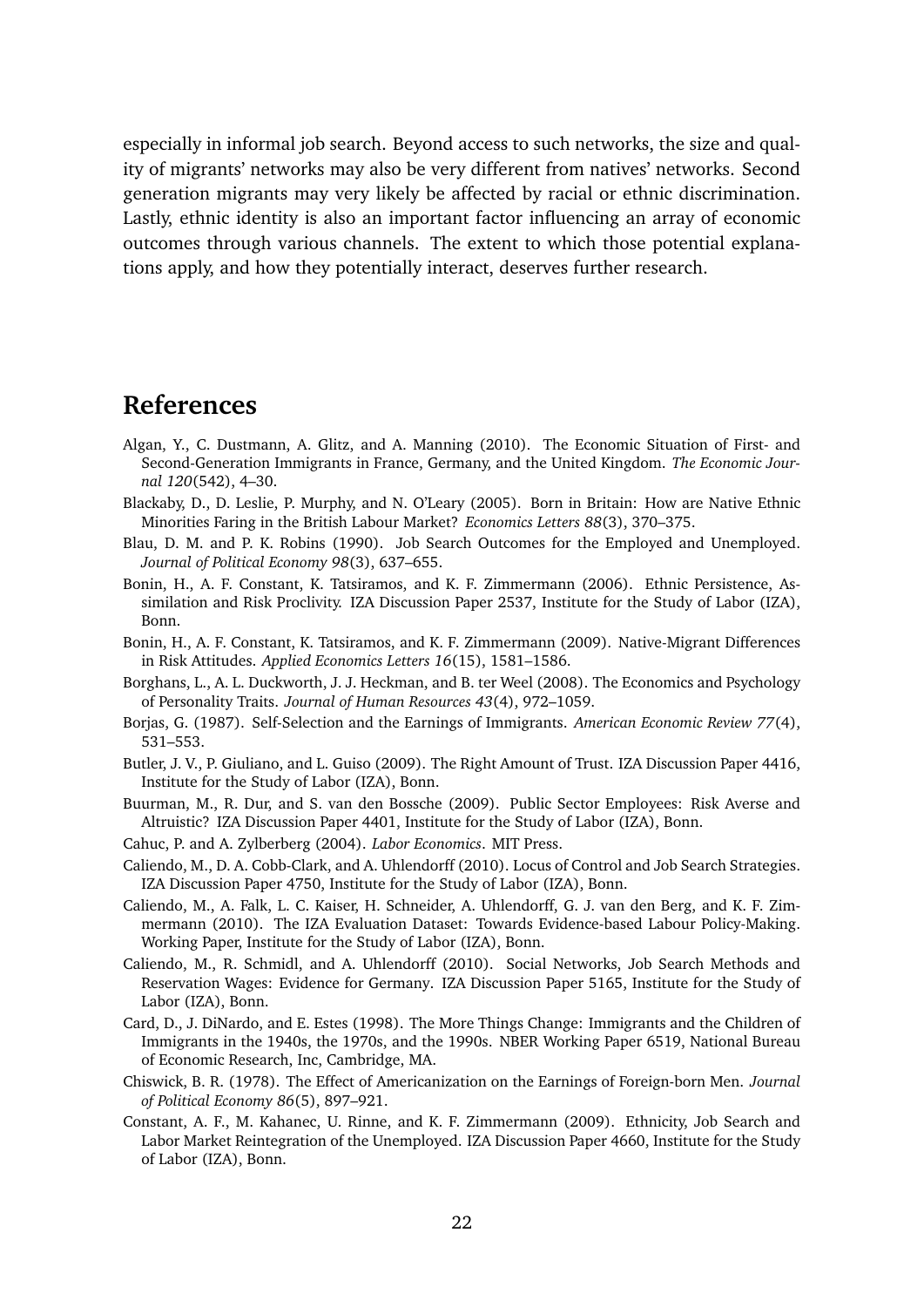- Constant, A. F. and K. F. Zimmermann (2009). Work and Money: Payoffs by Ethnic Identity and Gender. *Research in Labor Economics 29*, 3–30.
- Cox, J. C. and W. H. Orman (2010). Immigrant Assimilation, Trust and Social Capital. IZA Discussion Paper 5063, Institute for the Study of Labor (IZA), Bonn.
- DellaVigna, S. and M. D. Paserman (2005). Job Search and Impatience. *Journal of Labor Economics 23*(3), 527–588.
- Dinesen, P. T. and M. Hooghe (2010). When in Rome, Do as the Romans Do: The Acculturation of Generalized Trust among Immigrants in Western Europe. *International Migration Review 44*(3), 697–727.
- Dohmen, T., A. Falk, D. Huffman, and U. Sunde (2006). The Intergenerational Transmission of Risk and Trust Attitudes. IZA Discussion Paper 2380, Institute for the Study of Labor (IZA), Bonn.
- Dohmen, T., A. Falk, D. Huffman, and U. Sunde (2009). Homo Reciprocans: Survey Evidence on Prevalence, Behavior and Success. *The Economic Journal 119*(536), 592–612.
- Dohmen, T., A. Falk, D. Huffman, and U. Sunde (2010). Are Risk Aversion and Impatience Related to Cognitive Ability? *American Economic Review 100*(3), 1238–1260.
- Dohmen, T., A. Falk, D. Huffman, U. Sunde, J. Schupp, and G. G. Wagner (2005). Individual Risk Attitudes: New Evidence from a Large, Representative, Experimentally-Validated Survey. IZA Discussion Paper 1730, Institute for the Study of Labor (IZA), Bonn.
- Edin, P.-A. and M. Gustavsson (2008). Time Out of Work and Skill Depreciation. *Industrial and Labor Relations Review 61*(2), 163–180.
- Eichhorst, W., A. Kuhn, E. Thode, and R. Zenker (2010). Traditionelle Beschäftigungsverhältnisse im Wandel. IZA Research Report 23, Institute for the Study of Labor (IZA), Bonn.
- Fehr, E. and S. Gächter (2000). Fairness and Retaliation: The Economics of Reciprocity. Journal of *Economic Perspectives 14*(3), 159–181.
- Gibson, J. and D. McKenzie (2009). The Microeconomic Determinants of Emigration and Return Migration of the Best and Brightest: Evidence from the Pacific. IZA Discussion Paper 3926, Institute for the Study of Labor (IZA), Bonn.

Granovetter, M. (1973). The Strength of Weak Ties. *American Journal of Sociology 78*(6), 1360–1380.

- Granovetter, M. (1974). *Getting a Job: A Study of Contacts and Careers*. London and Chicago: University of Chicago Press.
- Heath, A. F., C. Rothon, and E. Kilpi (2008). The Second Generation in Western Europe: Education, Unemployment, and Occupational Attainment. *Annual Review of Sociology 34*(1), 211–235.
- Heckman, J. J. and Y. Rubinstein (2001). The Importance of Noncognitive Skills: Lessons from the GED Testing Program. *American Economic Review 91*(2), 145–149.
- Heitmueller, A. (2005). Unemployment Benefits, Risk Aversion, and Migration Incentives. *Journal of Population Economics 18*(1), 93–112.
- Holzer, H. J. (1988). Search Method Use by Unemployed Youth. *Journal of Labor Economics 6*(1), 1–20.
- Hooghe, M., T. Reeskens, D. Stolle, and A. Trappers (2009). Ethnic Diversity and Generalized Trust in Europe: A Cross-National Multilevel Study. *Comparative Political Studies 42*(2), 198–223.
- Jaeger, D. A., H. Bonin, T. Dohmen, A. Falk, D. Huffman, and U. Sunde (2010). Direct Evidence on Risk Attitudes and Migration. *Review of Economics and Statistics 92*(3), 684–689.
- Jonsson, J. O. (2007). The Farther They Come, the Harder They Fall? First- and Second-Generation immigrants in the Swedish Labour Market. In A. F. Heath and S. Y. Cheung (Eds.), *Unequal Chances: Ethnic Minorities in Western Labour Markets*, pp. 451–505.
- Kaas, L. and C. Manger (2010). Ethnic Discrimination in Germany's Labour Market: A Field Experiment. IZA Discussion Paper 4741, Institute for the Study of Labor (IZA), Bonn.
- Kahanec, M. and A. Zaiceva (2009). Labor Market Outcomes of Immigrants and Non-citizens in the EU: An East-West Comparison. *International Journal of Manpower 30*(1/2), 97–115.
- Kalter, F. and N. Granato (2007). Educational Hurdles on the Way to Structural Assimilation in Germany. In A. F. Heath and S. Y. Cheung (Eds.), *Unequal Chances: Ethnic Minorities in Western Labour Markets*, pp. 271–319.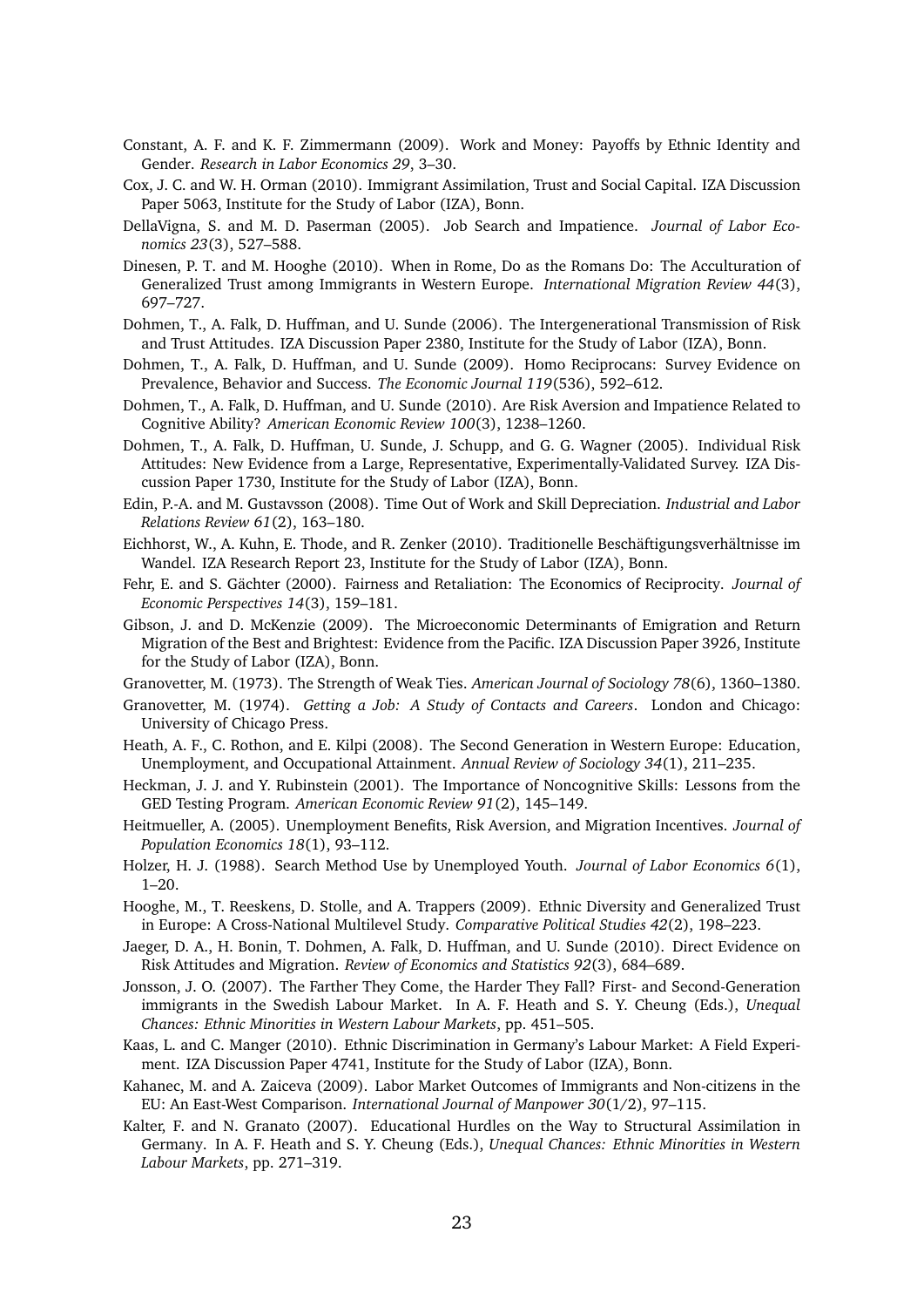- Kogan, I. (2007). Continuing Ethnic Segmentation in Austria. In A. F. Heath and S. Y. Cheung (Eds.), *Unequal Chances: Ethnic Minorities in Western Labour Markets*, pp. 103–141.
- Laibson, D. (1997). Golden Eggs and Hyperbolic Discounting. *Quarterly Journal of Economics 112*(2), 443–477.
- Massey, D. S., J. Arango, G. Hugo, A. Kouaouci, A. Pellegrino, and J. E. Taylor (2005). *Worlds in Motion: Understanding International Migration at the End of the Millennium*. Oxford University Press.
- McCall, J. (1970). Economics of Information and Job Search. *Quarterly Journal of Economics 84*(1), 113–126.
- McGee, A. D. (2010). How the Perception of Control Influences Unemployed Job Search. Working Paper.
- Montgomery, J. D. (1991). Social Networks and Labor-Market Outcomes: Toward an Economic Analysis. *American Economic Review 81*(5), 1408–1418.
- Mortensen, D. T. (1970). Job Search, the Duration of Unemployment, and the Philipps Curve. *American Economic Review 60*(5), 847–862.
- Paldam, M. and G. T. Svendsen (2000). An Essay on Social Capital: Looking for the Fire Behind the Smoke. *European Journal of Political Economy 16*(2), 339–366.
- Pannenberg, M. (2010). Risk Attitudes and Reservation Wages of Unemployed Workers: Evidence from Panel Data. *Economics Letters 106*(3), 223–226.
- Paserman, M. D. (2008). Job Search and Hyperbolic Discounting: Structural Estimation and Policy Evaluation. *The Economic Journal 118*(531), 1418–1452.
- Pissarides, C. A. (1974). Risk, Job Search, and Income Distribution. *Journal of Political Economy 82*(6), 1255–1267.
- Pissarides, C. A. (1992). Loss of Skill during Unemployment and the Persistence of Employment Shocks. *Quarterly Journal of Economics 107*(4), 1371–1391.
- Rabe, B. (2010). Dual-earner Migration: Earnings Gains, Employment and Self-selection. *Journal of Population Economics (forthcoming)*.
- Rühl, S. (2009). Grunddaten der Zuwandererbevölkerung in Deutschland. Working Paper 27, Bundesamt für Migration und Flüchtlinge, Nuremberg.
- Statistik der Bundesagentur für Arbeit (2009). Arbeitsmarkt in Zahlen, Arbeitslose nach Rechtskreisen. Nuremberg.
- Uhlendorff, A. and K. F. Zimmermann (2006). Unemployment Dynamics among Migrants and Natives. IZA Discussion Paper 2299, Institute for the Study of Labor (IZA), Bonn.
- Uysal, S. D. and W. Pohlmeier (2010). Unemployment Duration and Personality. Working Paper, University of Konstanz.
- Worbs, S. (2003). The Second Generation in Germany: Between School and Labor Market. *International Migration Review 37*(4), 1011–1038.
- Wrede, M. (2010). Hyperbolic Discounting and Fertility. *Journal of Population Economics (forthcoming)*.
- Zimmermann, K. F., A. F. Constant, and L. Gataullina (2009). Naturalization Proclivities, Ethnicity and Integration. *International Journal of Manpower 30*(1/2), 70–82.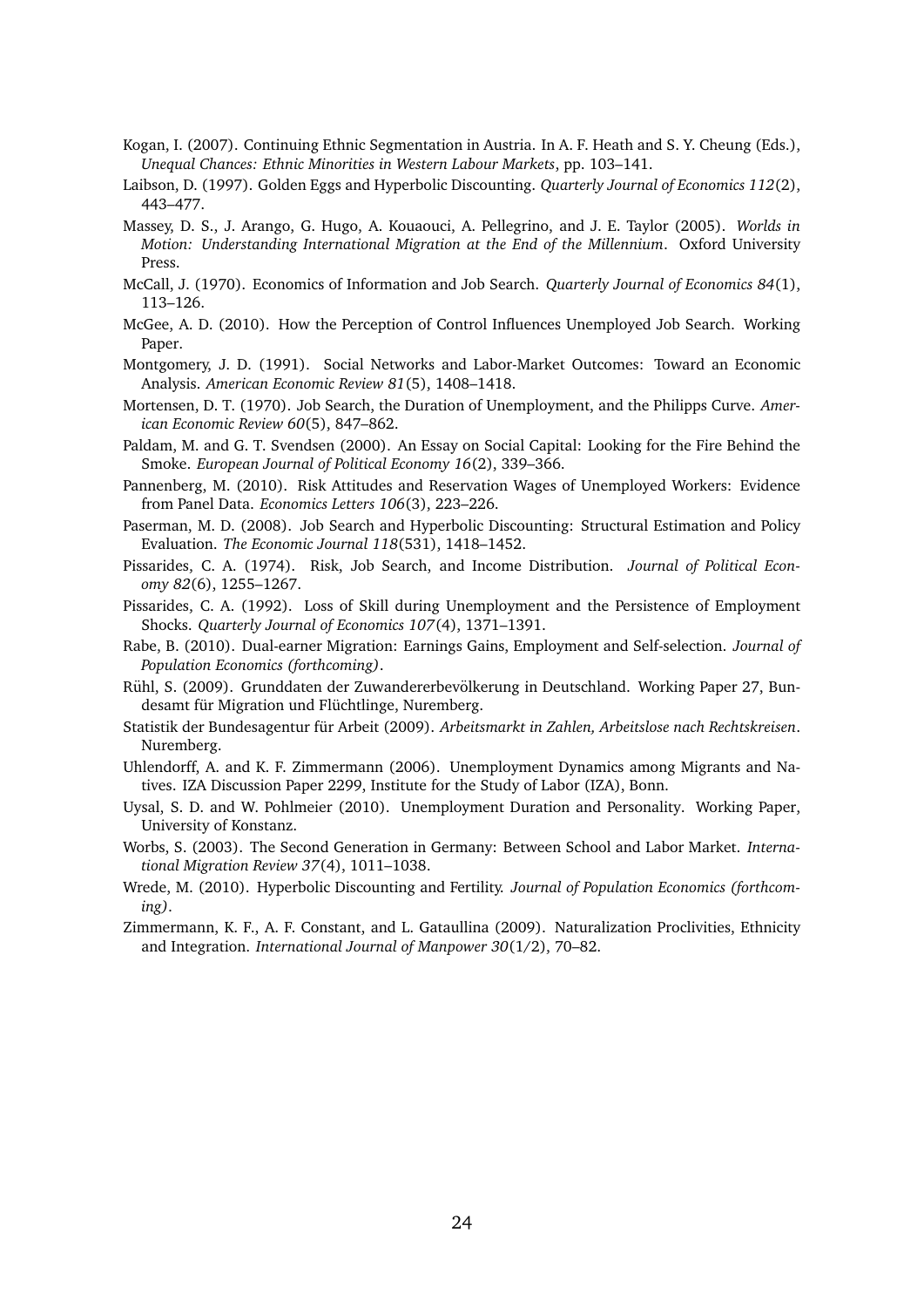# **Appendix**

|                         | Natives and<br><b>Migrants</b> | <b>Natives</b> | <b>Migrants</b><br>(2nd gen.) |
|-------------------------|--------------------------------|----------------|-------------------------------|
| Total                   | 7.17                           | 7.10           | 7.69                          |
| Low Risk $(3)$          | 6.74                           | 6.69           | 7.23                          |
| Intermediate Risk (4–6) | 7.09                           | 7.03           | 7.62                          |
| High Risk $(\geq 7)$    | 7.56                           | 7.50           | 8.02                          |
| # Observations          | 1,715                          | 1,533          | 182                           |

| Table A1: Descriptive Statistics IV (Risk Attitudes and Reservation Wages) |  |  |  |
|----------------------------------------------------------------------------|--|--|--|
|----------------------------------------------------------------------------|--|--|--|

*Source: IZA Evaluation Dataset*, own calculations.

*Note:* Net hourly reservation wage (in €). Risk is measured on an 11 point scale (from 0 to 10).

| Table A2: Descriptive Statistics V (Risk Attitudes and Number of Search Channels) |  |  |  |  |  |
|-----------------------------------------------------------------------------------|--|--|--|--|--|
|-----------------------------------------------------------------------------------|--|--|--|--|--|

|                         | Natives and<br><b>Migrants</b> | <b>Natives</b> | <b>Migrants</b><br>(2nd gen.) |
|-------------------------|--------------------------------|----------------|-------------------------------|
| Total                   | 4.83                           | 4.83           | 4.80                          |
| Low Risk $(3)$          | 4.91                           | 4.91           | 4.91                          |
| Intermediate Risk (4-6) | 4.81                           | 4.82           | 4.72                          |
| High Risk $(\geq 7)$    | 4.80                           | 4.79           | 4.84                          |
| $#$ Observations        | 2,407                          | 2,178          | 229                           |

*Source: IZA Evaluation Dataset*, own calculations.

*Note:* Average number of search channels used. Risk is measured on an 11 point scale (from 0 to 10).

|                         | Natives and<br><b>Migrants</b> | <b>Natives</b> | <b>Migrants</b><br>(2nd gen.) |  |
|-------------------------|--------------------------------|----------------|-------------------------------|--|
| Total                   | 15.81                          | 15.85          | 15.40                         |  |
| Low Risk $(3)$          | 14.40                          | 14.31          | 15.38                         |  |
| Intermediate Risk (4–6) | 15.14                          | 15.40          | 12.63                         |  |
| High Risk $(\geq 7)$    | 17.81                          | 17.65          | 19.14                         |  |
| $#$ Observations        | 2.396                          | 2,171          | 225                           |  |

| Table A3: Descriptive Statistics VI (Risk Attitudes and Number of Applications) |  |  |  |  |  |
|---------------------------------------------------------------------------------|--|--|--|--|--|
|---------------------------------------------------------------------------------|--|--|--|--|--|

*Source: IZA Evaluation Dataset*, own calculations.

*Note:* Average number of applications sent out. Risk is measured on an 11 point scale (from 0 to 10).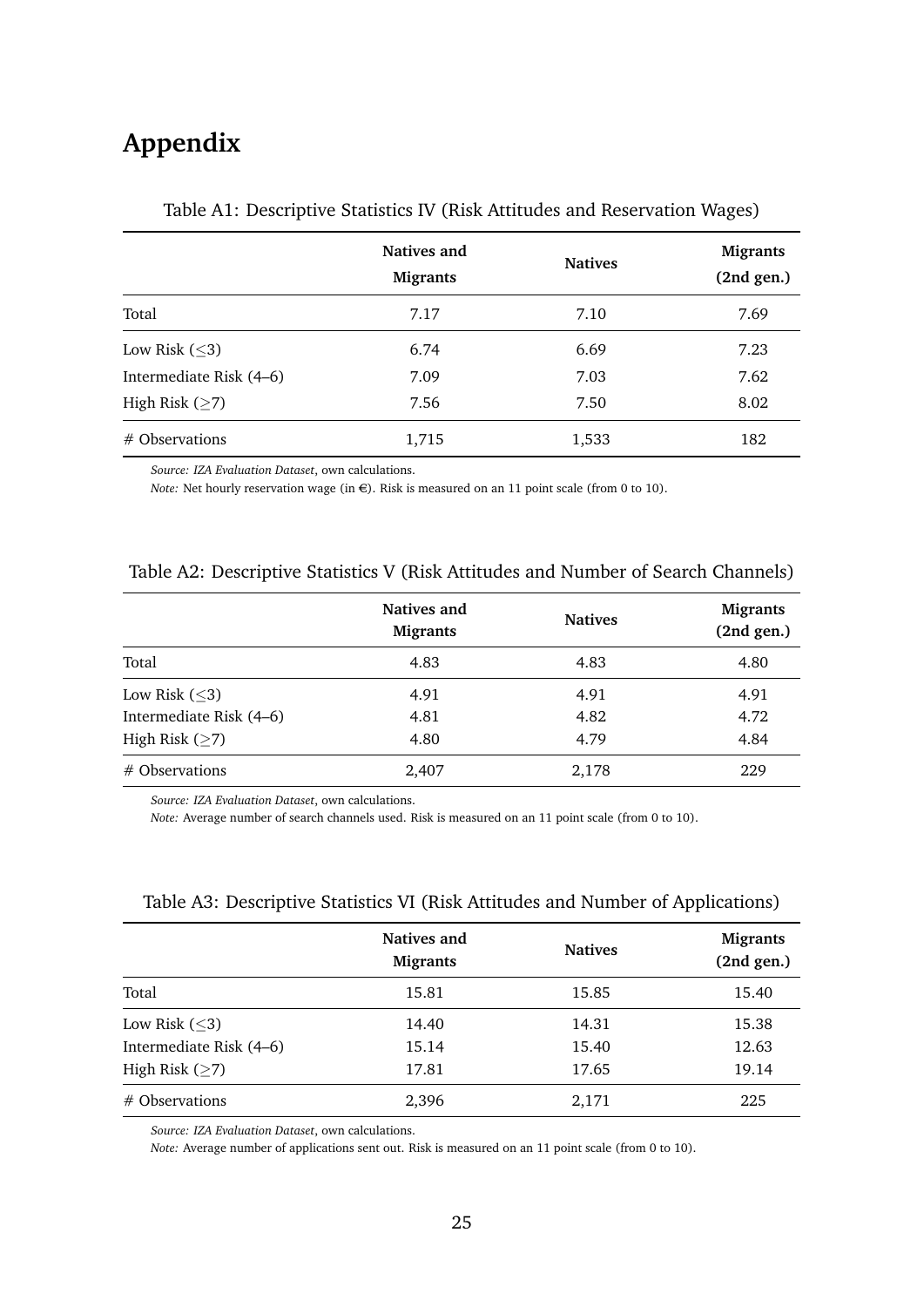|                                       | Baseline                | (1)                     | (2)                      | (3)                      |
|---------------------------------------|-------------------------|-------------------------|--------------------------|--------------------------|
| Time: raw index $(0, 1, 2, , 10)$     |                         | 0.004<br>(0.003)        |                          |                          |
| Time: binary indicator $(1 if \ge 6)$ |                         |                         | 0.018<br>(0.015)         |                          |
| Time: impatient (1 if $\leq$ 3)       |                         |                         |                          | $-.027$<br>(0.023)       |
| Time: intermediate $(1 if 4-6)$       |                         |                         |                          | reference<br>(reference) |
| Time: patient (1 if $\geq$ 7)         |                         |                         |                          | $-.002$<br>(0.016)       |
| Second generation migrant             | $-.070$<br>$(0.027)$ ** | $-.069$<br>$(0.027)$ ** | $-.070$<br>$(0.027)$ *** | $-.069$<br>$(0.027)$ **  |
| Log-Likelihood<br># Observations      | $-1309.1311$<br>2,875   | $-1308,0035$<br>2,875   | $-1308.3675$<br>2,875    | $-1308,4089$<br>2,875    |

Table A4: Probit Regressions III (Time Preferences: Employed at the First Interview)

*Note:* Probit regressions. Average marginal effects. Robust standard errors in parentheses. Dependent variable: (self-)employed at first interview. Additional control variables are male, age and age squared, married, educational and vocational variables, dummies of duration of last employment, logarithm of unemployment benefits, children in household, dummies for German federal states, month of entry into unemployment and time between unemployment entry and interview (7-14 weeks). Full estimation results are available on request.

\*\*\* significant at 1%; \*\* significant at 5%; \* significant at 10%.

|  |  | Table A5: Probit Regressions IV (Trust: Employed at the First Interview) |
|--|--|--------------------------------------------------------------------------|
|--|--|--------------------------------------------------------------------------|

|                                         | Baseline                | (1)                     | (2)                     | (3)                      |
|-----------------------------------------|-------------------------|-------------------------|-------------------------|--------------------------|
| Trust: raw index $(0, 1, 2, , 10)$      |                         | 0.003<br>(0.003)        |                         |                          |
| Trust: binary indicator $(1 if \geq 6)$ |                         |                         | 0.021<br>(0.015)        |                          |
| Trust: low $(1 \text{ if } \leq 3)$     |                         |                         |                         | $-.004$<br>(0.023)       |
| Trust: intermediate $(1 if 4-6)$        |                         |                         |                         | reference<br>(reference) |
| Trust: high $(1 \text{ if } \geq 7)$    |                         |                         |                         | 0.0004<br>(0.016)        |
| Second generation migrant               | $-.070$<br>$(0.027)$ ** | $-.070$<br>$(0.027)$ ** | $-.070$<br>$(0.027)$ ** | $-.070$<br>$(0.027)$ **  |
| Log-Likelihood                          | $-1309.1311$            | $-1308.8179$            | $-1308.1268$            | $-1309.1139$             |
| # Observations                          | 2,875                   | 2,875                   | 2,875                   | 2,875                    |

*Source: IZA Evaluation Dataset*, own calculations.

*Note:* Probit regressions. Average marginal effects. Robust standard errors in parentheses. Dependent variable: (self-)employed at first interview. Additional control variables are male, age and age squared, married, educational and vocational variables, dummies of duration of last employment, logarithm of unemployment benefits, children in household, dummies for German federal states, month of entry into unemployment and time between unemployment entry and interview (7-14 weeks). Full estimation results are available on request.

\*\*\* significant at 1%; \*\* significant at 5%; \* significant at 10%.